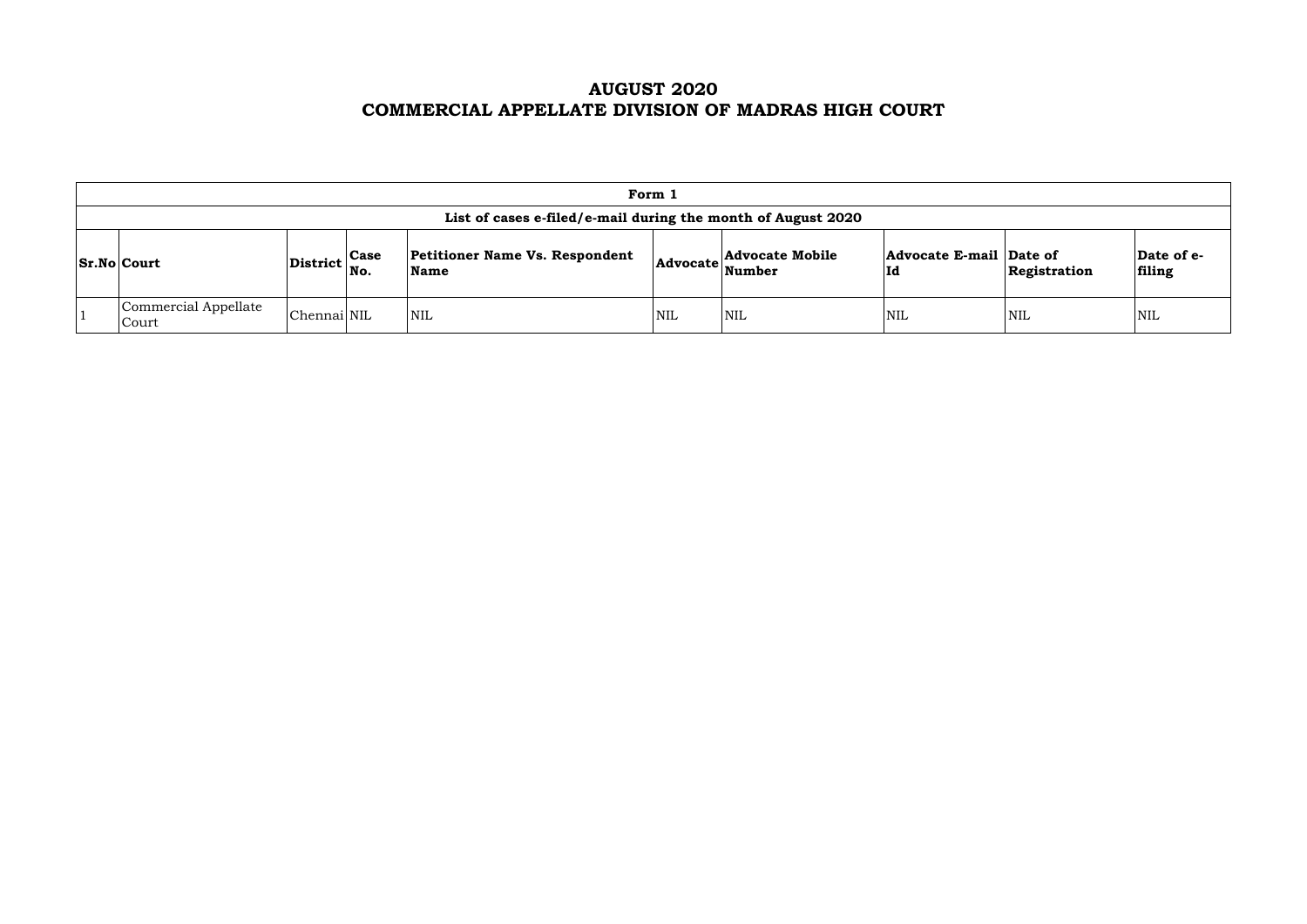|                    | Form 2                                                                                  |             |                   |                                            |      |                                      |            |  |  |  |  |  |
|--------------------|-----------------------------------------------------------------------------------------|-------------|-------------------|--------------------------------------------|------|--------------------------------------|------------|--|--|--|--|--|
|                    | List of cases in which e-payment of Court fees was made during the month of August 2020 |             |                   |                                            |      |                                      |            |  |  |  |  |  |
| <b>Sr.No Court</b> |                                                                                         |             | District Case No. | <b>Petitioner Name Vs. Respondent Name</b> |      | <b>Advocate</b> Date of Registration | Dat        |  |  |  |  |  |
|                    | Commercial Appellate Court                                                              | Chennai NIL |                   | <b>NIL</b>                                 | NIL. | <b>NIL</b>                           | <b>NIL</b> |  |  |  |  |  |

### **Date of e-payment of Court Fees**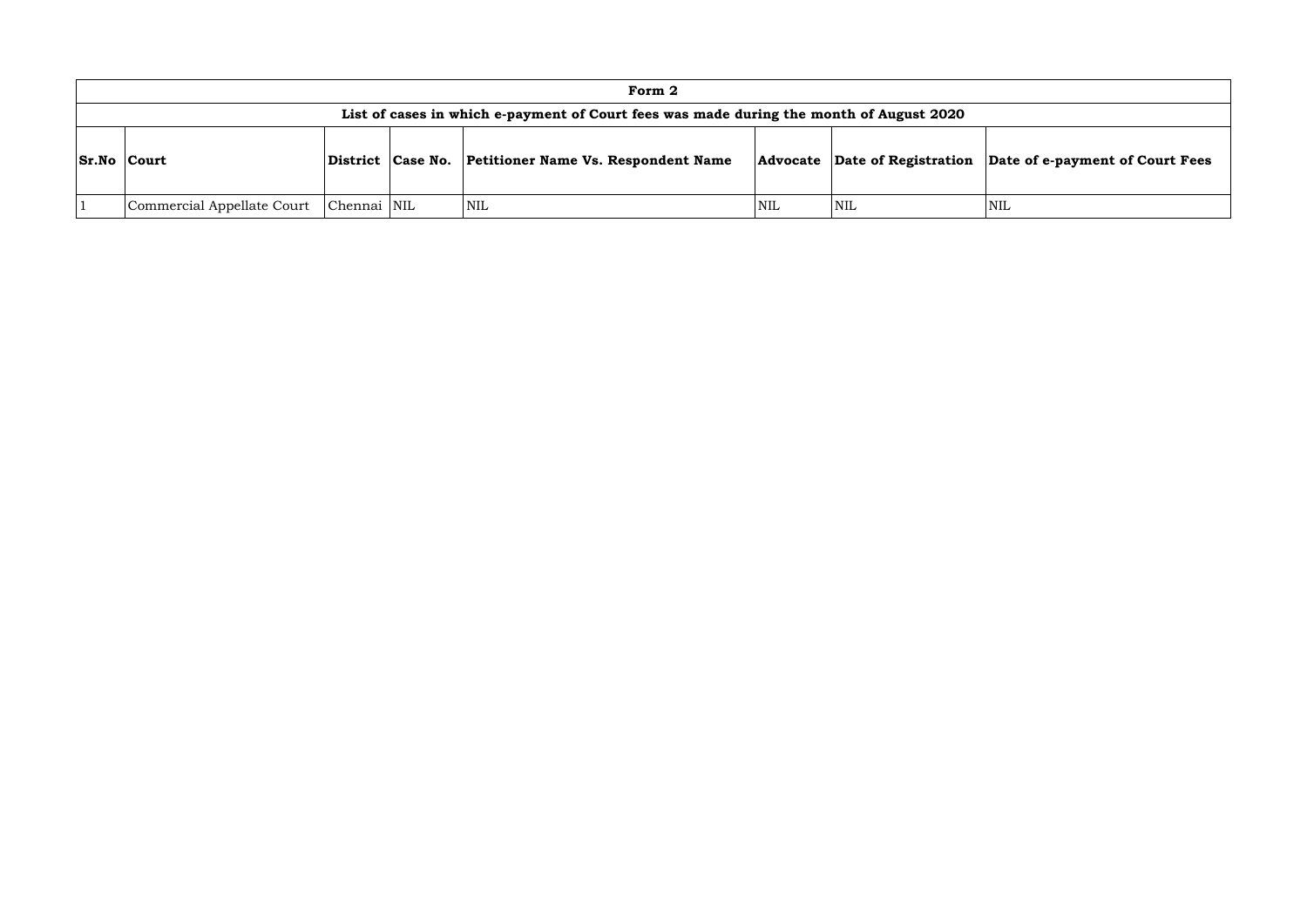|                    | Form 3                                                                                               |  |  |                                                                                             |     |     |      |  |  |  |  |  |
|--------------------|------------------------------------------------------------------------------------------------------|--|--|---------------------------------------------------------------------------------------------|-----|-----|------|--|--|--|--|--|
|                    | List of cases in which Electronic Service of Process has taken place during the month of August 2020 |  |  |                                                                                             |     |     |      |  |  |  |  |  |
| <b>Sr.No Court</b> |                                                                                                      |  |  | District Case No. Petitioner Name Vs. Respondent Name Advocate Date of Registration Date of |     |     |      |  |  |  |  |  |
|                    | Commercial Appellate Court   Chennai   NIL                                                           |  |  | NIL                                                                                         | NIL | NIL | 'NIL |  |  |  |  |  |

### **Combinding Contains Conservice of Process**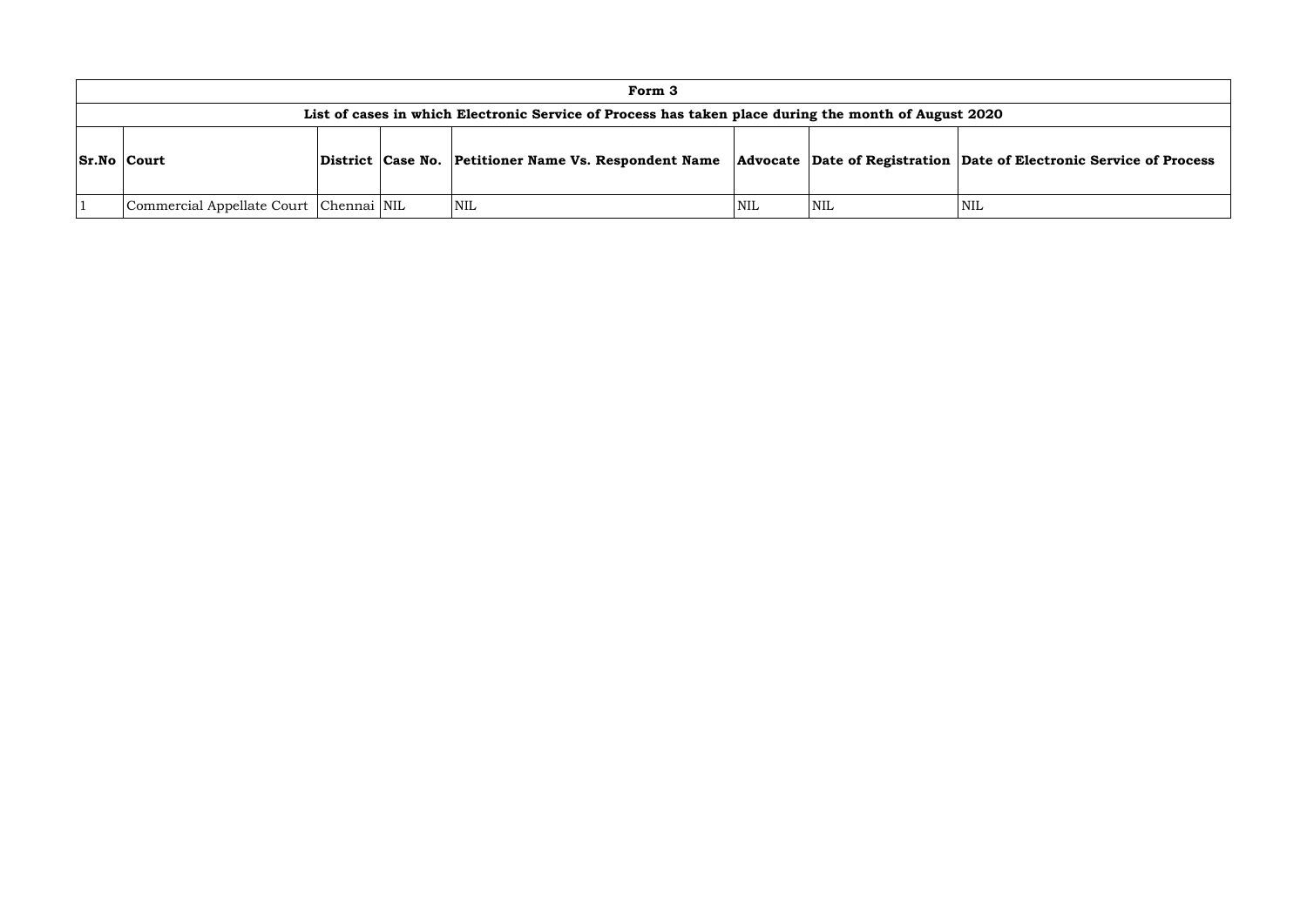### **Count (No. of cases randomly allocated)**

|       | Form 4                                                                        |          |                   |           |                  |                              |  |  |  |  |  |  |
|-------|-------------------------------------------------------------------------------|----------|-------------------|-----------|------------------|------------------------------|--|--|--|--|--|--|
|       | List of total no. of cases randomly allocated during the month of August 2020 |          |                   |           |                  |                              |  |  |  |  |  |  |
| Sr.No | <b>Court</b>                                                                  | District | <b>Court Name</b> | Court No. | <b>Case Type</b> | <b>Case Cou</b><br>allocated |  |  |  |  |  |  |
|       | Commercial Appellate Court                                                    | Chennai  | <b>NIL</b>        | NIL       | <b>NIL</b>       | NIL                          |  |  |  |  |  |  |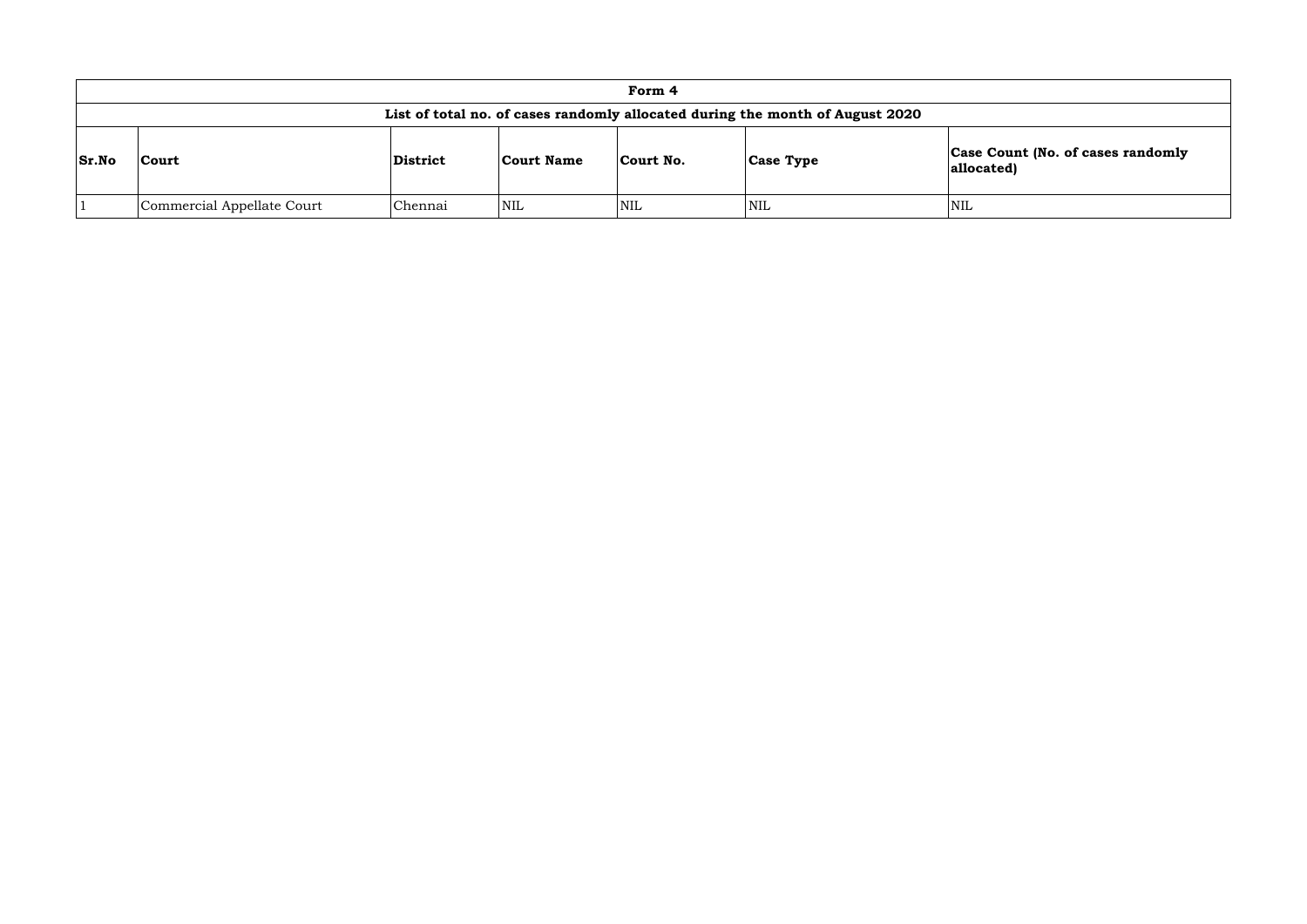|                    | Form 5                                                                                  |  |  |                                                       |                         |                                    |     |  |  |  |  |  |
|--------------------|-----------------------------------------------------------------------------------------|--|--|-------------------------------------------------------|-------------------------|------------------------------------|-----|--|--|--|--|--|
|                    | List of cases in which Case Management Hearing was held during the month of August 2020 |  |  |                                                       |                         |                                    |     |  |  |  |  |  |
| <b>Sr.No Court</b> |                                                                                         |  |  | District Case No. Petitioner Name Vs. Respondent Name |                         | Advocate Date of Registration Date |     |  |  |  |  |  |
|                    | Commercial Appellate Court   Chennai   NIL                                              |  |  | <b>NIL</b>                                            | $\overline{\text{NIL}}$ | <b>NIL</b>                         | NIL |  |  |  |  |  |

### **Sr.No Court District Case No. Petitioner Name Vs. Respondent Name Advocate Date of Registration Date of Case Management Hearing**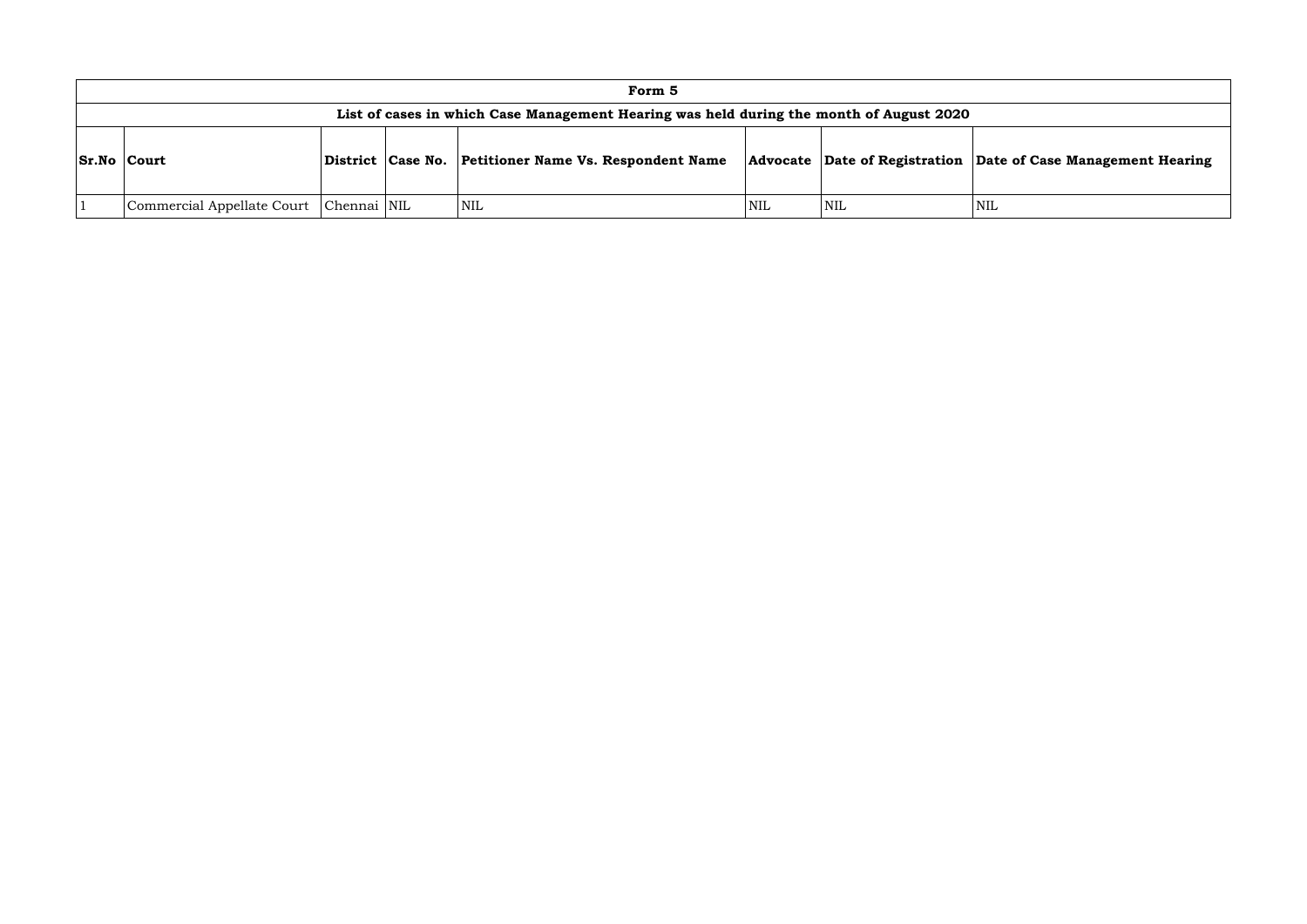| Form 6                           |          |             |                                                                                                                                                                                                                                                                                                            |                                                                     |                                                  |                                                                                                                              |                       |                                |                                                  |                                   |                                                                                               |  |
|----------------------------------|----------|-------------|------------------------------------------------------------------------------------------------------------------------------------------------------------------------------------------------------------------------------------------------------------------------------------------------------------|---------------------------------------------------------------------|--------------------------------------------------|------------------------------------------------------------------------------------------------------------------------------|-----------------------|--------------------------------|--------------------------------------------------|-----------------------------------|-----------------------------------------------------------------------------------------------|--|
|                                  |          |             |                                                                                                                                                                                                                                                                                                            | Contested commercial cases disposed during the month of August 2020 |                                                  |                                                                                                                              |                       |                                |                                                  |                                   |                                                                                               |  |
| <b>Sr.No</b> Court               | District | Case<br>No. | <b>Petitioner Name</b><br>Vs. Respondent<br>Name                                                                                                                                                                                                                                                           | <b>Advocate</b>                                                     | Date of<br>Registration   Institution   Decision | <b>Whether</b><br>Urgent<br><b>Relief was</b><br>sought<br>and Pre-<br><b>Mediation</b><br>did not<br>take place<br>(Yes/No) | Date of               | <b>Days</b><br>for<br>disposal | <b>Nature of Disposal</b><br>(Contested/Settled) | Date of<br>execution<br>of decree | Number<br>of days<br>for<br>execution Act<br>of decree Section<br>from date<br>of<br>decision |  |
| Commercial<br>Appellate<br>Court | Chennai  | OSA-<br>154 | M/S.WAN HAI<br>LINES (SINGAPORE)<br>P. LTD IC, HEE<br>CHING ROAD, 25-1,<br>TEEPAL TOWERS,<br>SINGAPORE-089315<br><b>Vs TIONALE PTE</b><br>LTD., 77, HIGH ST,<br>11-01/05 HIGH<br>STREET PLAZA,<br>SINGAPORE-179433<br><b>REP. BY ITS POA</b><br>AGENT, MR.P.<br><b>BARATHIRAJ &amp; 8</b><br><b>OTHERS</b> | $\left \text{P.GIRIDHARAN}/\right $ 09.07.2020<br>M/S. MENON        |                                                  |                                                                                                                              | $ 05.08.2020 28$ days |                                | DISPOSED OF                                      |                                   |                                                                                               |  |
| Commercial<br>Appellate<br>Court | Chennai  | OSA-<br>155 | M/S.WAN HAI<br>LINES (SINGAPORE)<br>PVT LTD IC, HEE<br>CHING ROAD, 25-1,<br>TEEPAL TOWERS,<br><b>SINGAPORE Vs</b><br>TIONALE PTE LTD.,<br>77, HIGH ST, 11-<br>$01/05$ HIGH ST<br>PLAZA, SINGAPORE<br>179433 REP. BY ITS<br><b>POWER OF</b><br>ATTORNEY, AGENT<br>MR.P. BARATHIRAJ<br>& 8 OTHERS            | $ P.GIRIDHARAN $ 09.07.2020<br>M/S. MENON                           |                                                  |                                                                                                                              | $ 05.08.2020 28$ days |                                | DISPOSED OF                                      |                                   |                                                                                               |  |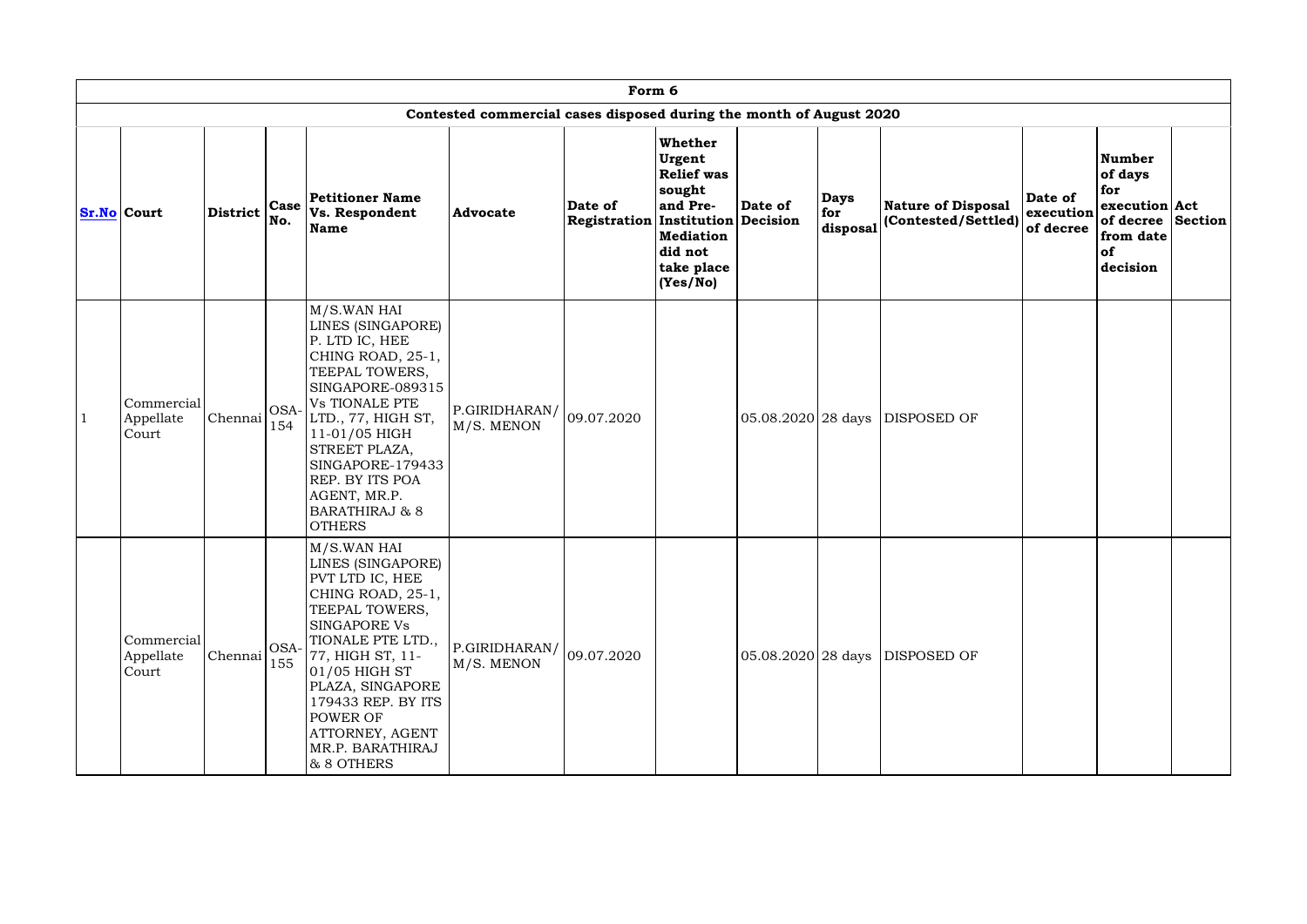| Form 7                                                      |                 |                                                              |                                                         |                                                    |                              |  |  |  |  |  |  |
|-------------------------------------------------------------|-----------------|--------------------------------------------------------------|---------------------------------------------------------|----------------------------------------------------|------------------------------|--|--|--|--|--|--|
| Summary of Commercial Cases during the month of August 2020 |                 |                                                              |                                                         |                                                    |                              |  |  |  |  |  |  |
| <b>Sr.No Court</b>                                          | <b>District</b> | Total number of cases pending on<br>the 1st day of the month | Total number of cases<br>instituted during the<br>month | Total number of cases<br>disposed during the month | To<br> pe<br><sup>1</sup> th |  |  |  |  |  |  |
| Commercial Appellate Court                                  | Chennai         | 48                                                           |                                                         |                                                    | 53                           |  |  |  |  |  |  |

| ases<br><b>ne month</b> | <b>Total number of cases</b><br>pending at the end of<br>the month |
|-------------------------|--------------------------------------------------------------------|
|                         |                                                                    |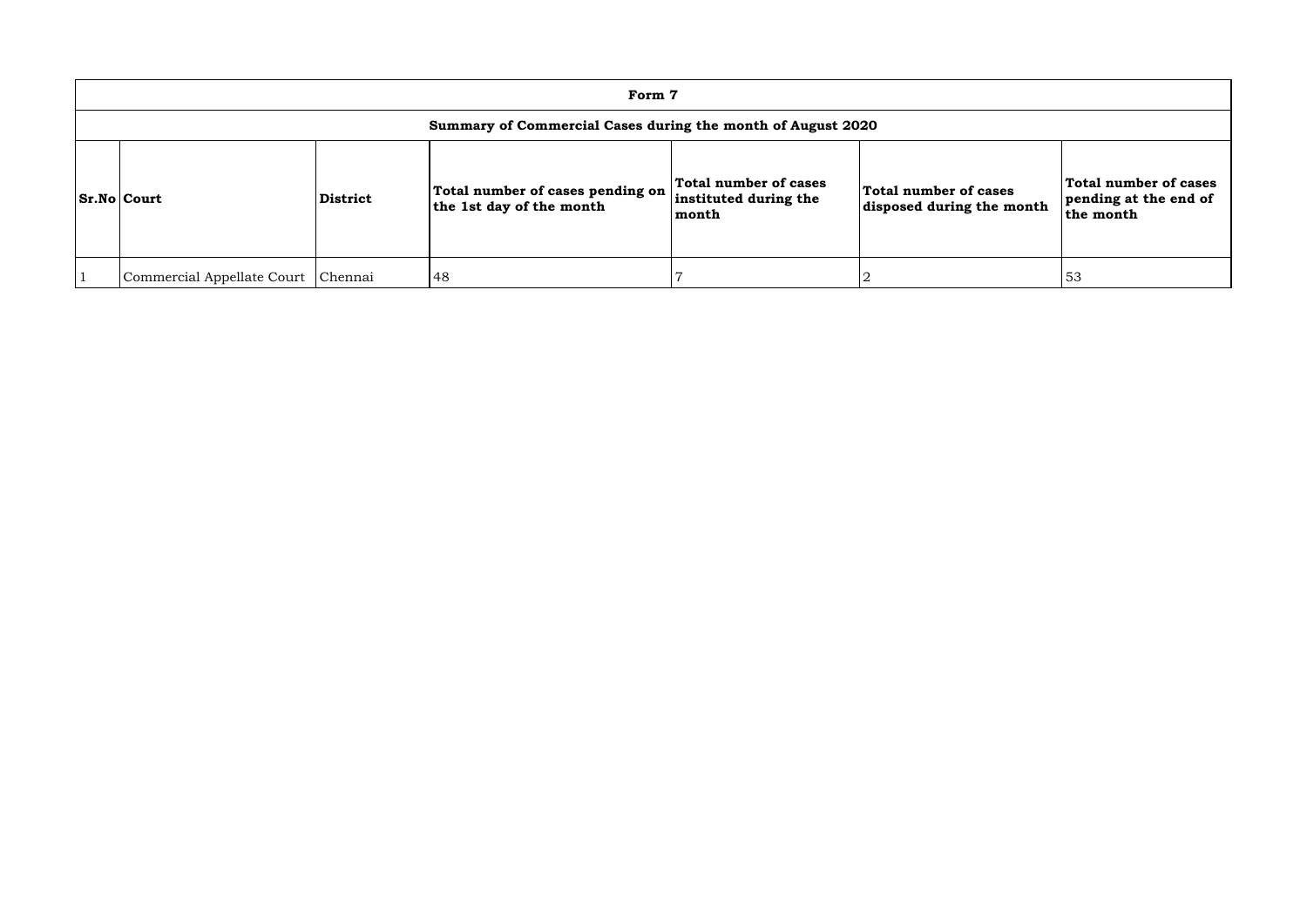# **AUGUST 2020 COMMERCIAL APPELLATE DIVISION OF MADURAI BENCH OF MADRAS HIGH COURT**

| Form 1                                                                                                                                                                                                                               |             |  |            |            |            |            |            |            |  |  |  |  |
|--------------------------------------------------------------------------------------------------------------------------------------------------------------------------------------------------------------------------------------|-------------|--|------------|------------|------------|------------|------------|------------|--|--|--|--|
| List of cases e-filed/e-mail during the month of August 2020                                                                                                                                                                         |             |  |            |            |            |            |            |            |  |  |  |  |
| Date of e-<br><b>Petitioner Name Vs. Respondent</b><br><b>Advocate Mobile</b><br><b>Advocate E-mail</b><br>Date of<br>District   Case No.  <br>$ Sr.No $ Court<br><b>Advocate</b><br>filing<br>Number<br> Id<br>Name<br>Registration |             |  |            |            |            |            |            |            |  |  |  |  |
| Madurai<br>Bench                                                                                                                                                                                                                     | Madurai NIL |  | <b>NIL</b> | <b>NIL</b> | <b>NIL</b> | <b>NIL</b> | <b>NIL</b> | <b>NIL</b> |  |  |  |  |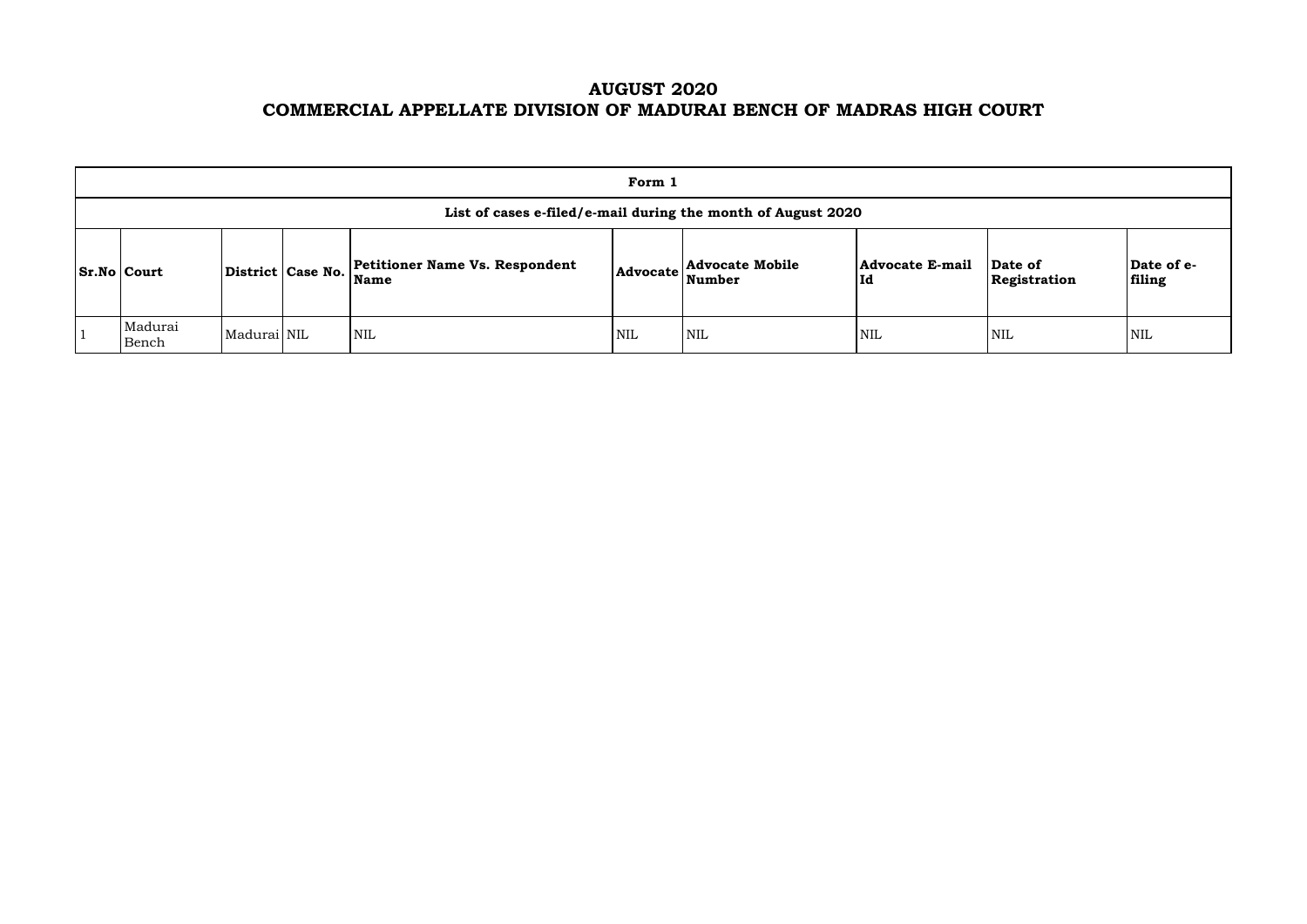|              | Form 2                                                                                  |          |            |                                            |                 |                      |            |  |  |  |  |  |
|--------------|-----------------------------------------------------------------------------------------|----------|------------|--------------------------------------------|-----------------|----------------------|------------|--|--|--|--|--|
|              | List of cases in which e-payment of Court fees was made during the month of August 2020 |          |            |                                            |                 |                      |            |  |  |  |  |  |
| <b>Sr.No</b> | Court                                                                                   | District | Case No.   | <b>Petitioner Name Vs. Respondent Name</b> | <b>Advocate</b> | Date of Registration | Dat        |  |  |  |  |  |
|              | Madurai Bench                                                                           | Madurai  | <b>NIL</b> | <b>NIL</b>                                 | NIL             | <b>NIL</b>           | <b>NIL</b> |  |  |  |  |  |

### **Sr.No Court District Case No. Petitioner Name Vs. Respondent Name Advocate Date of Registration Date of e-payment of Court Fees**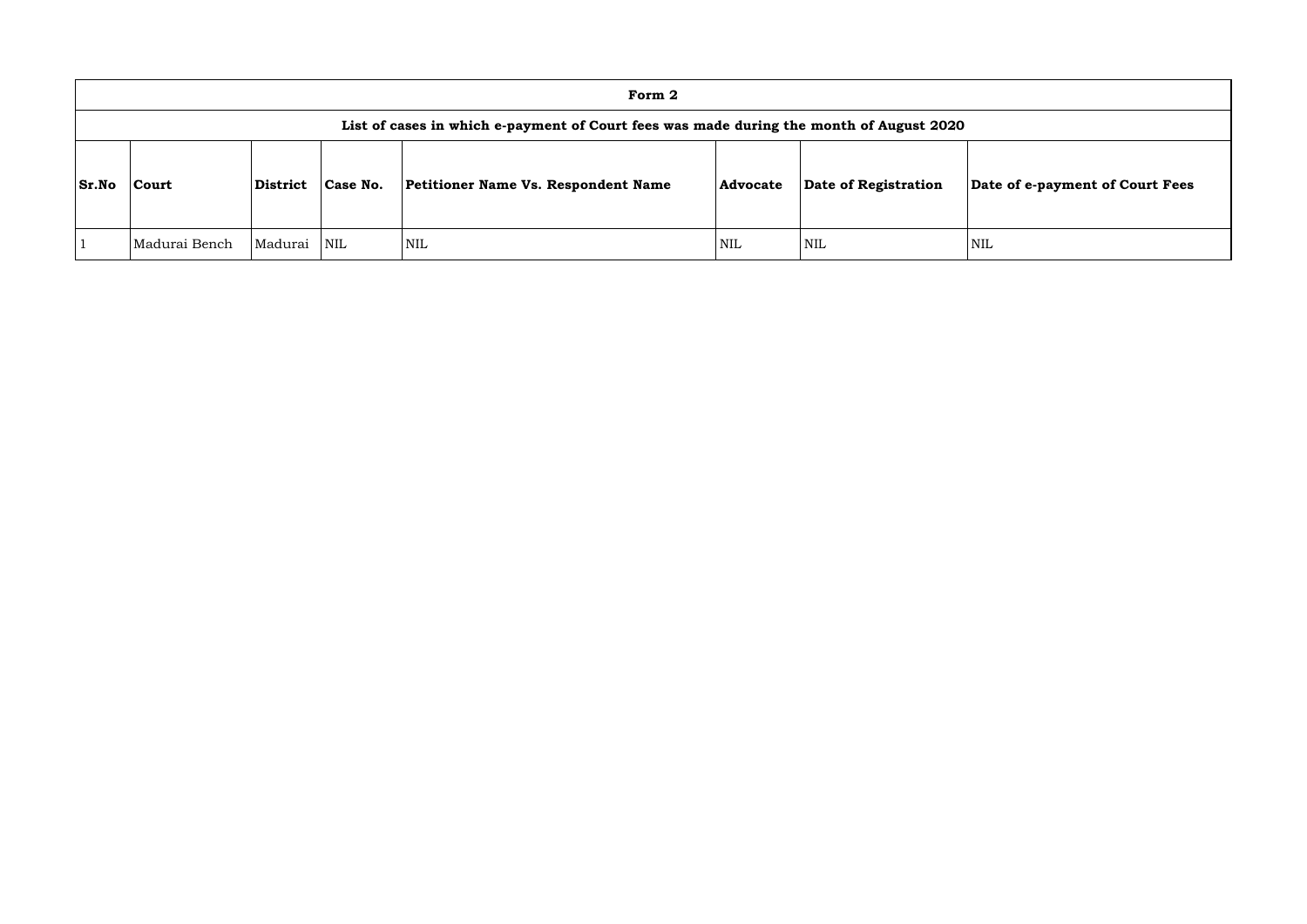|              | Form 3                                                                                               |              |          |                                            |          |                      |                  |  |  |  |  |  |
|--------------|------------------------------------------------------------------------------------------------------|--------------|----------|--------------------------------------------|----------|----------------------|------------------|--|--|--|--|--|
|              | List of cases in which Electronic Service of Process has taken place during the month of August 2020 |              |          |                                            |          |                      |                  |  |  |  |  |  |
| <b>Sr.No</b> | Court                                                                                                | District     | Case No. | <b>Petitioner Name Vs. Respondent Name</b> | Advocate | Date of Registration | Date of <b>H</b> |  |  |  |  |  |
|              | Madurai Bench                                                                                        | Madurai  NIL |          | <b>NIL</b>                                 | NIL      | NIL                  | NIL              |  |  |  |  |  |

**Sr.No Court District Case No. Petitioner Name Vs. Respondent Name Advocate Date of Registration Date of Electronic Service of Process**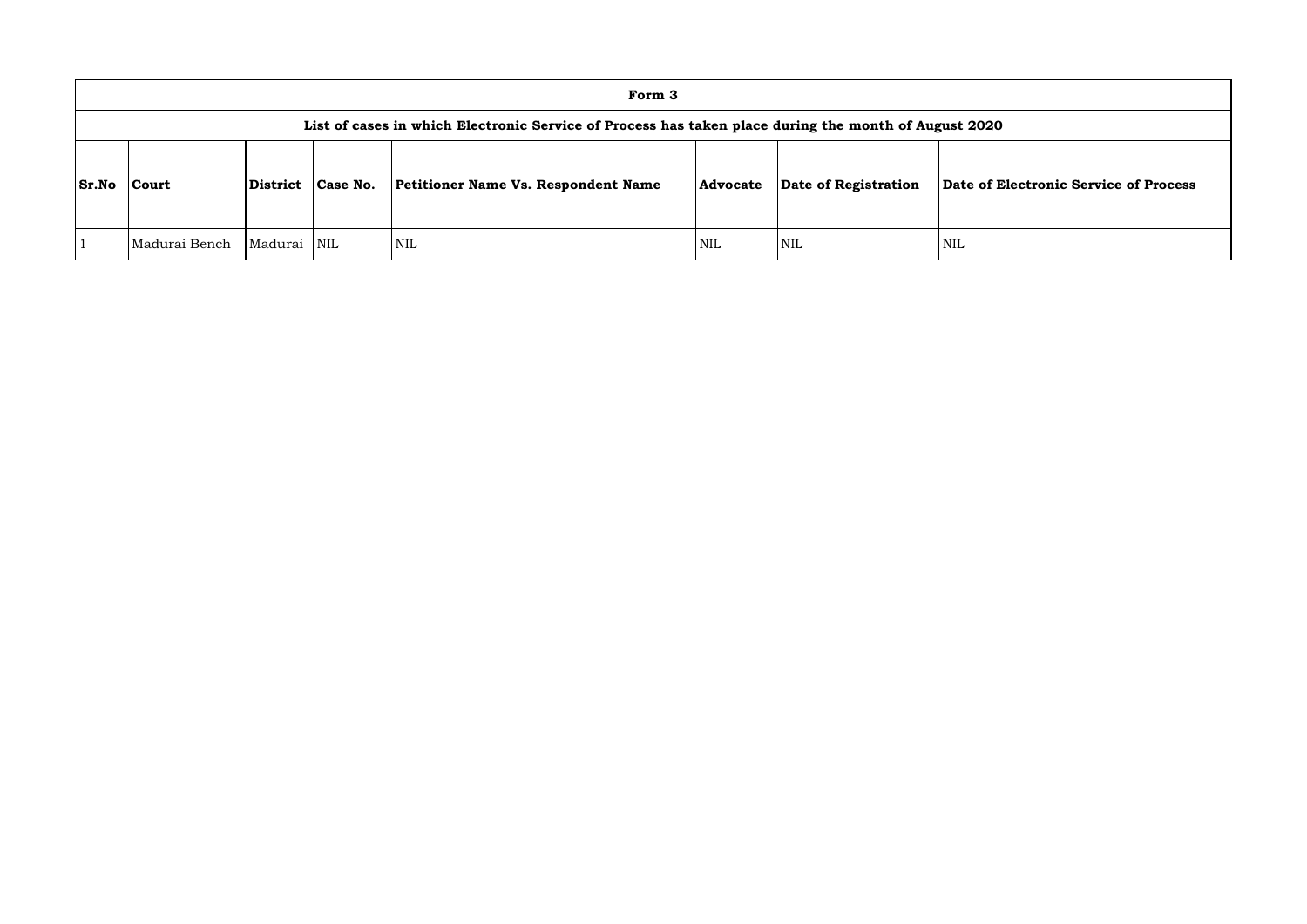|              | Form 4                                                                        |          |                   |            |                  |                                                     |  |  |  |  |  |
|--------------|-------------------------------------------------------------------------------|----------|-------------------|------------|------------------|-----------------------------------------------------|--|--|--|--|--|
|              | List of total no. of cases randomly allocated during the month of August 2020 |          |                   |            |                  |                                                     |  |  |  |  |  |
| <b>Sr.No</b> | Court                                                                         | District | <b>Court Name</b> | Court No.  | <b>Case Type</b> | <b>Case Count (No. of cases randomly allocated)</b> |  |  |  |  |  |
|              | Madurai Bench                                                                 | Madurai  | <b>NIL</b>        | <b>NIL</b> | <b>NIL</b>       | <b>NIL</b>                                          |  |  |  |  |  |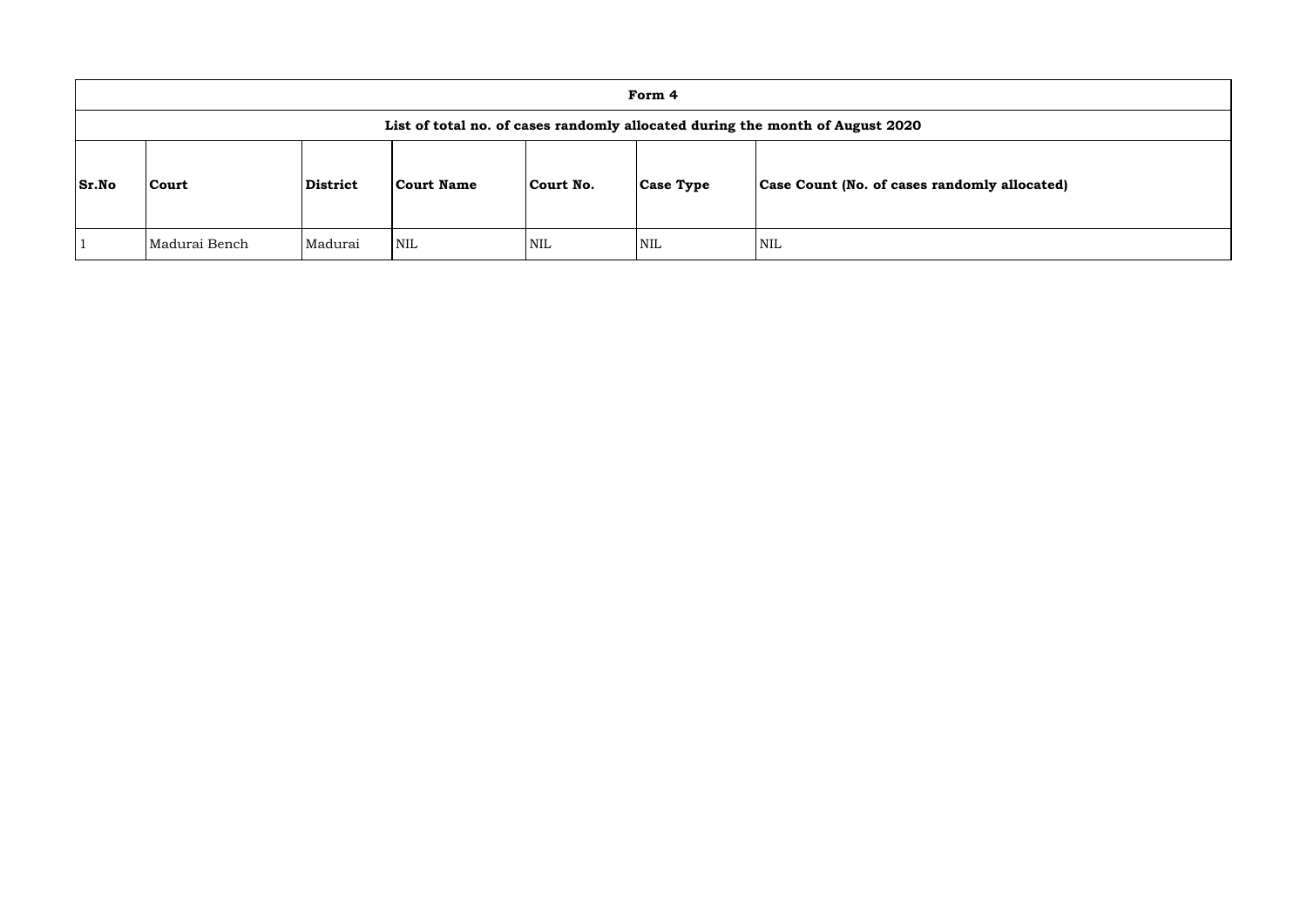|              | Form 5                                                                                  |         |                         |                                            |                 |                      |             |  |  |  |  |  |  |
|--------------|-----------------------------------------------------------------------------------------|---------|-------------------------|--------------------------------------------|-----------------|----------------------|-------------|--|--|--|--|--|--|
|              | List of cases in which Case Management Hearing was held during the month of August 2020 |         |                         |                                            |                 |                      |             |  |  |  |  |  |  |
| <b>Sr.No</b> | District<br>Court                                                                       |         | Case No.                | <b>Petitioner Name Vs. Respondent Name</b> | <b>Advocate</b> | Date of Registration | <b>Date</b> |  |  |  |  |  |  |
|              | Madurai Bench                                                                           | Madurai | $\overline{\text{NIL}}$ | NIL                                        | <b>NIL</b>      | <b>NIL</b>           | NIL         |  |  |  |  |  |  |

**of Case Management Hearing**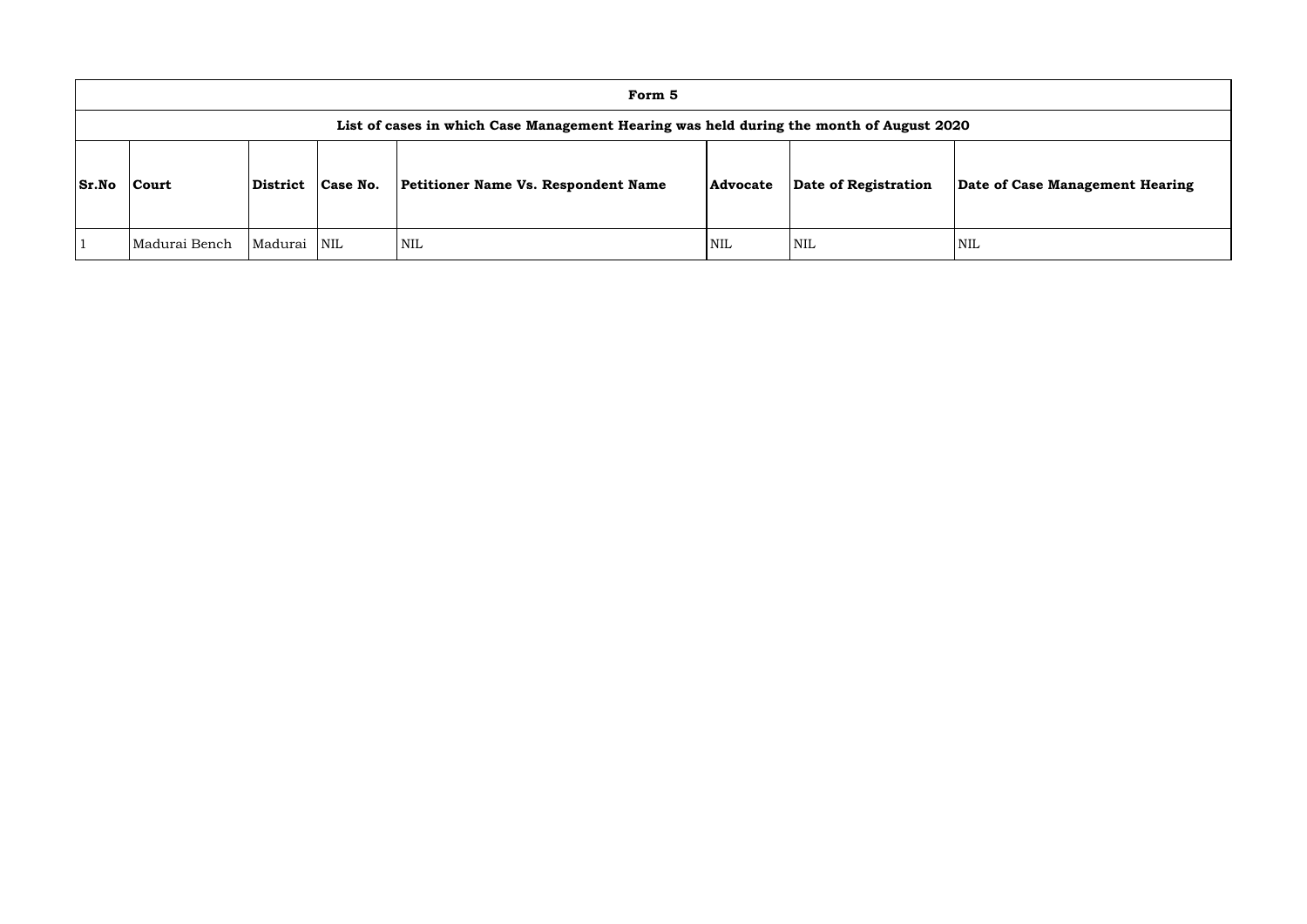| Form 6                                                              |                 |     |                                                   |                 |                         |                                                                                                                                     |                     |            |                                                               |                                   |                                                                             |                       |  |
|---------------------------------------------------------------------|-----------------|-----|---------------------------------------------------|-----------------|-------------------------|-------------------------------------------------------------------------------------------------------------------------------------|---------------------|------------|---------------------------------------------------------------|-----------------------------------|-----------------------------------------------------------------------------|-----------------------|--|
| Contested commercial cases disposed during the month of August 2020 |                 |     |                                                   |                 |                         |                                                                                                                                     |                     |            |                                                               |                                   |                                                                             |                       |  |
| <b>Sr.No Court</b>                                                  | <b>District</b> | No. | Petitioner<br>Case Name Vs.<br>Respondent<br>Name | <b>Advocate</b> | Date of<br>Registration | <b>Whether Urgent</b><br><b>Relief was sought</b><br>and Pre-<br>Institution<br><b>Mediation did not</b><br>take place<br> (Yes/No) | Date of<br>Decision |            | Days for   Nature of Disposal<br>disposal (Contested/Settled) | Date of<br>execution<br>of decree | Number of<br>days for<br>execution of<br>decree from<br>date of<br>decision | Act<br><b>Section</b> |  |
| Madurai<br>Bench                                                    | Madurai NIL     |     | <b>NIL</b>                                        | <b>NIL</b>      | <b>NIL</b>              | <b>NIL</b>                                                                                                                          | <b>NIL</b>          | <b>NIL</b> | <b>NIL</b>                                                    | <b>NIL</b>                        | <b>NIL</b>                                                                  | <b>NIL</b>            |  |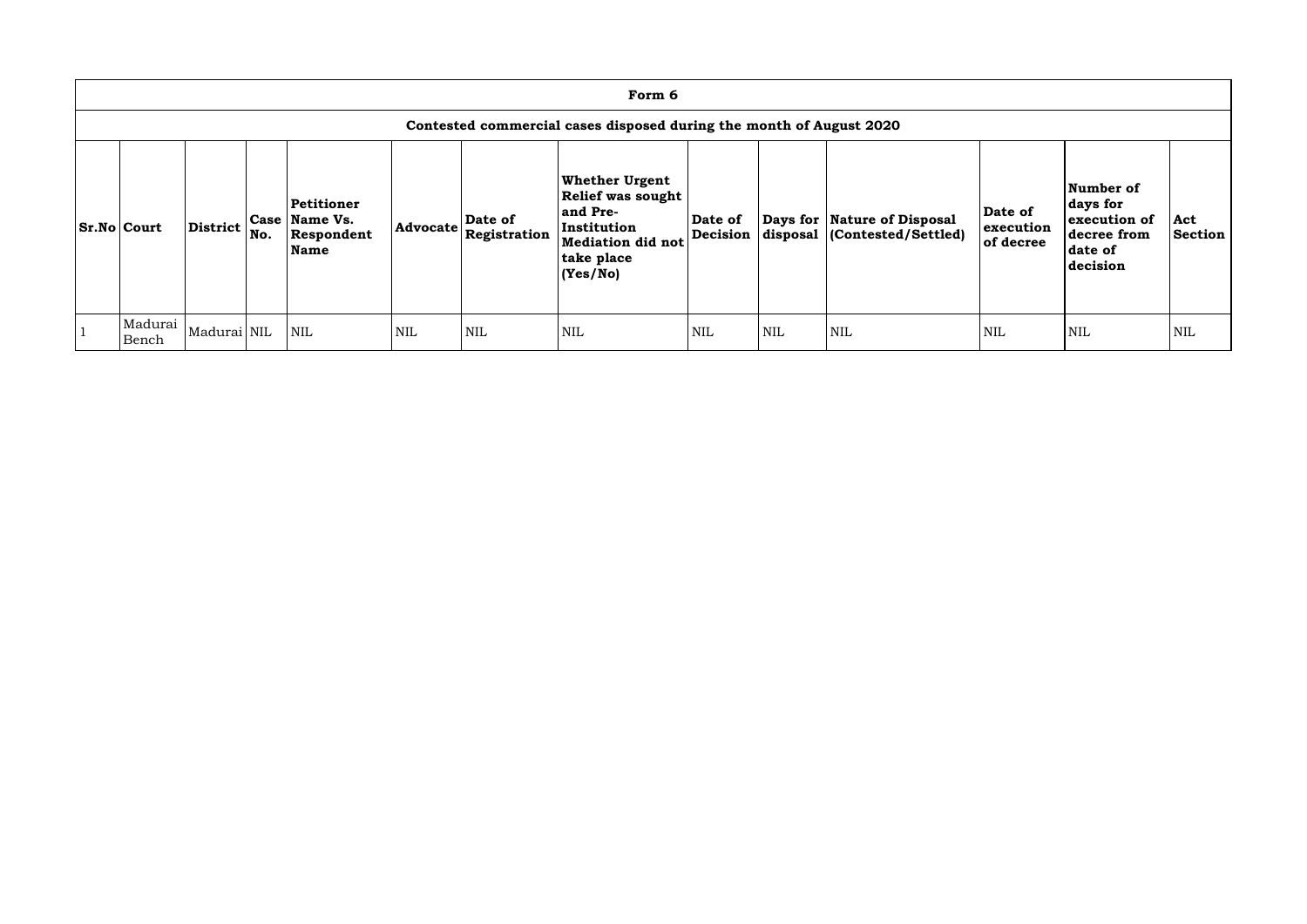| Form 7                                                      |          |                                                              |                                                      |                                                    |                                                             |  |  |  |  |  |  |  |
|-------------------------------------------------------------|----------|--------------------------------------------------------------|------------------------------------------------------|----------------------------------------------------|-------------------------------------------------------------|--|--|--|--|--|--|--|
| Summary of Commercial Cases during the month of August 2020 |          |                                                              |                                                      |                                                    |                                                             |  |  |  |  |  |  |  |
| <b>Sr.No Court</b>                                          | District | Total number of cases pending<br>on the 1st day of the month | Total number of cases instituted<br>during the month | Total number of cases disposed<br>during the month | Total number of cases<br>pending at the end of<br>the month |  |  |  |  |  |  |  |
| Madurai Bench                                               | Madurai  |                                                              |                                                      |                                                    |                                                             |  |  |  |  |  |  |  |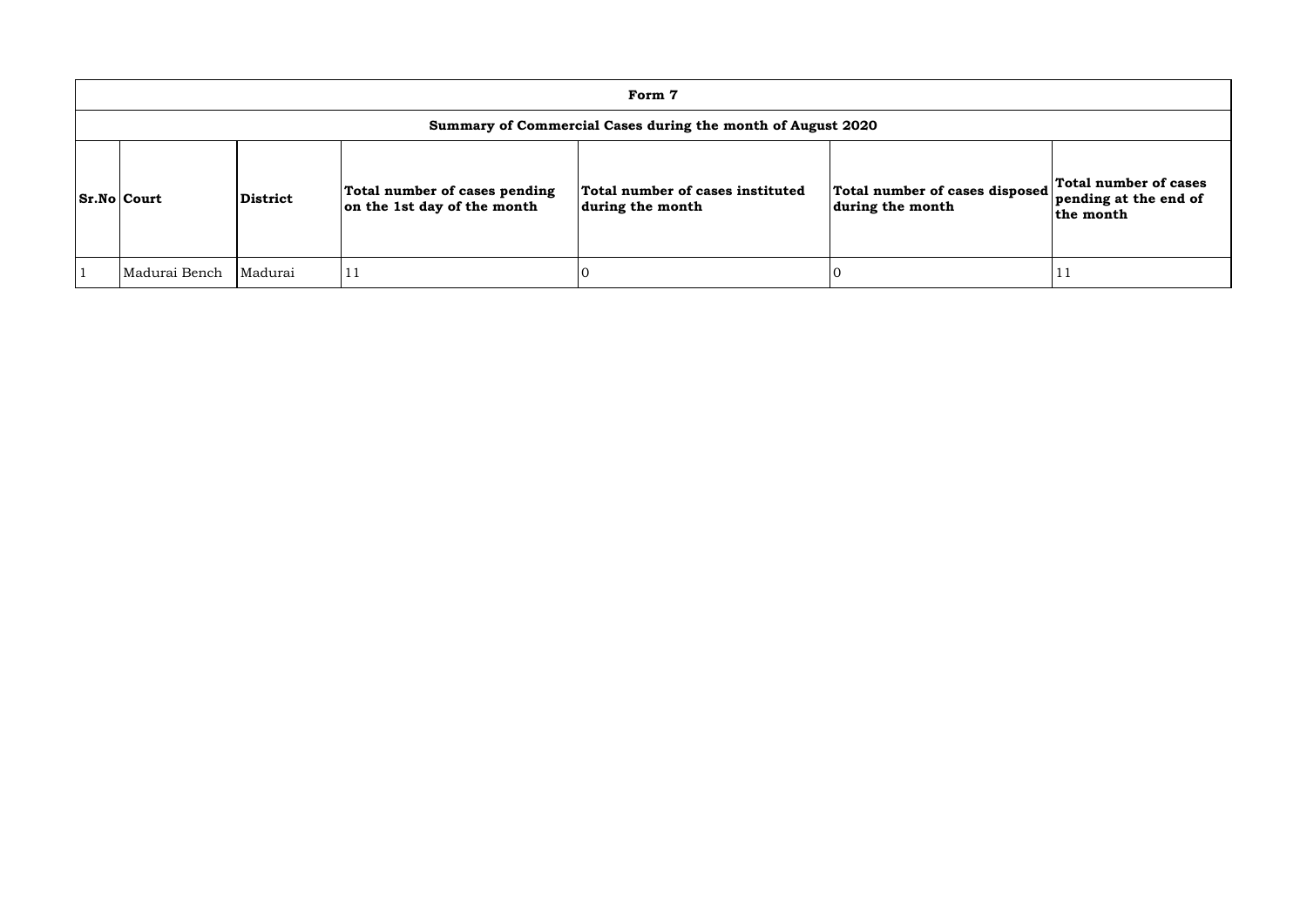# **AUGUST 2020 COMMERCIAL DIVISION OF MADRAS HIGH COURT**

|                | Form 1                                                       |  |                               |                                                                                                                                        |                                                                                                        |                                            |                                                  |                                       |            |  |  |  |  |
|----------------|--------------------------------------------------------------|--|-------------------------------|----------------------------------------------------------------------------------------------------------------------------------------|--------------------------------------------------------------------------------------------------------|--------------------------------------------|--------------------------------------------------|---------------------------------------|------------|--|--|--|--|
|                | List of cases e-filed/e-mail during the month of August 2020 |  |                               |                                                                                                                                        |                                                                                                        |                                            |                                                  |                                       |            |  |  |  |  |
|                | Sr.No Court                                                  |  | District Case No.             | <b>Petitioner Name Vs. Respondent</b><br><b>Name</b>                                                                                   | <b>Advocate</b>                                                                                        | <b>Advocate</b><br>Mobile<br><b>Number</b> | <b>Advocate E-mail Id</b>                        | Date of<br><b>Registration filing</b> | Date of e- |  |  |  |  |
|                | Madras<br>High<br>Court                                      |  | <b>CS</b><br>Chennai 176/2020 | P1-H.Vasantha Kumar Vs. R1-<br>Manikandan Chandran                                                                                     | 1.M/S.KNS Law Chambers                                                                                 |                                            | 9962516118   kaushiknsharma@gmail.com 28.07.2020 |                                       | 20.07.2020 |  |  |  |  |
| 2              | Madras<br>High<br>Court                                      |  | <b>CS</b><br>Chennai 179/2020 | P1- M/S.Nalli Chinnasami Chetty<br>Vs. R1-K.Kandhsamy R2-K.Rani R3-<br>K.Prakash R4-D.Jayashree R5- Nalli<br>Kandasami Silk and Sarees | 1.M/S.BFS Legal<br>2.P.V.Balasubramaniam<br>3.D.Ferdinand                                              |                                            | $8250839076$ bala@bfslegal.in                    | 31.07.2020                            | 28.07.2020 |  |  |  |  |
| 3              | Madras<br>High<br>Court                                      |  | CS<br>Chennai 180/2020        | P1-M/S.Sun Tv Network Ltd Vs. R1-<br>I Vision Digital LLP                                                                              | 1.M/S.M.Sneha 2.M.A.Vimal<br>Mohan 3. V.Dinesh Raja                                                    |                                            | 9789375583 $ir$ . advocate office $@g$ mail.com  | 05.08.2020                            | 03.08.2020 |  |  |  |  |
| $\overline{4}$ | Madras<br>High<br>Court                                      |  | CS<br>Chennai 181/2020        | P1-M/S.Apex Laboratories Pvt.Ltd.,<br>Vs. R1- Mediveti Agro Vet India<br><b>Nutritions</b>                                             | 1.M/S.R.Sathish Kumar<br>2.G.Ramji 3.R.Gopika                                                          |                                            | 9444047537 advsathishkr@gmail.com                | 23.07.2020                            | 15.07.2020 |  |  |  |  |
| 5              | Madras<br>High<br>Court                                      |  | <b>CS</b><br>Chennai 182/2020 | P1-M/S.Apex Laboratories Pvt.Ltd,<br>Vs. R1-Apple Health Care R2- S.S.<br><b>Health Care</b>                                           | 1.M/S.R.Sathish Kumar<br>2.G.Ramji 3.R.Gopika                                                          | 9444047537                                 | advsathishkr@gmail.com                           | 23.07.2020                            | 15.07.2020 |  |  |  |  |
| 6              | Madras<br>High<br>Court                                      |  | <b>CS</b><br>Chennai 184/2020 | P1-Sun Pahrmacuetical Industries<br>Limited Vs. R1- The Madras<br>Pahrmaceuticals R2- Softgel<br>Healthcare Pvt.Ltd.,                  | 1.M/S.Rajesh Ramanathan<br>2.S.Sriraman 3.S.Diwakar                                                    |                                            | 9884670187 diwakar@factumindia.law               | 04.08.2020                            | 03.08.2020 |  |  |  |  |
| 7              | Madras<br>High<br>Court                                      |  | <b>CS</b><br>Chennai 187/2020 | P1-M/S. Sun TV network Ltd., Vs.<br>R1-Sri Venkateswara Creations R2-<br>M/S.Mango Mass Media Pvt.Ltd.,<br>R3-Star Suvarna             | 1. M/S.M.Sneha 2.M.A.Vimal<br>Mohan 3.V.Dinesh Raja<br>4.V.Sathyanarayanan 5.<br><b>Bharat Solanki</b> |                                            | 9789375583   jr.advocateoffice@gmail.com         | 17.08.2020                            | 13.08.2020 |  |  |  |  |
| 8              | Madras<br>High<br>Court                                      |  | <b>CS</b><br>Chennai 186/2020 | P1-A.D.PadmaSingh Issac P2-M/S.<br>Aachi Masala Foods (P) Ltd., Vs. R1-<br>Aachi Call Drivers and Travels                              | 1.M/S.C.Daniel 2.Gladys<br>Daniel                                                                      |                                            | 9789980909 $g$ ladysdaniel@ymail.com             | 22.07.2020                            | 15.07.2020 |  |  |  |  |
| 9              | Madras<br>High<br>Court                                      |  |                               | P1-M/S.Kaleesuawri Refinery<br>Chennai CS188/2020 Pvt.Ltd., Vs. R1-Subarani Exports                                                    | 1.M/S.Vijayan Subramanian<br>2.M.V.Bhaskar 3. A.Murali 4.<br>K.Sharath Kumar                           |                                            | 9840669573 vijayan@absolutelegal.in              | 24.07.2020                            | 14.07.2020 |  |  |  |  |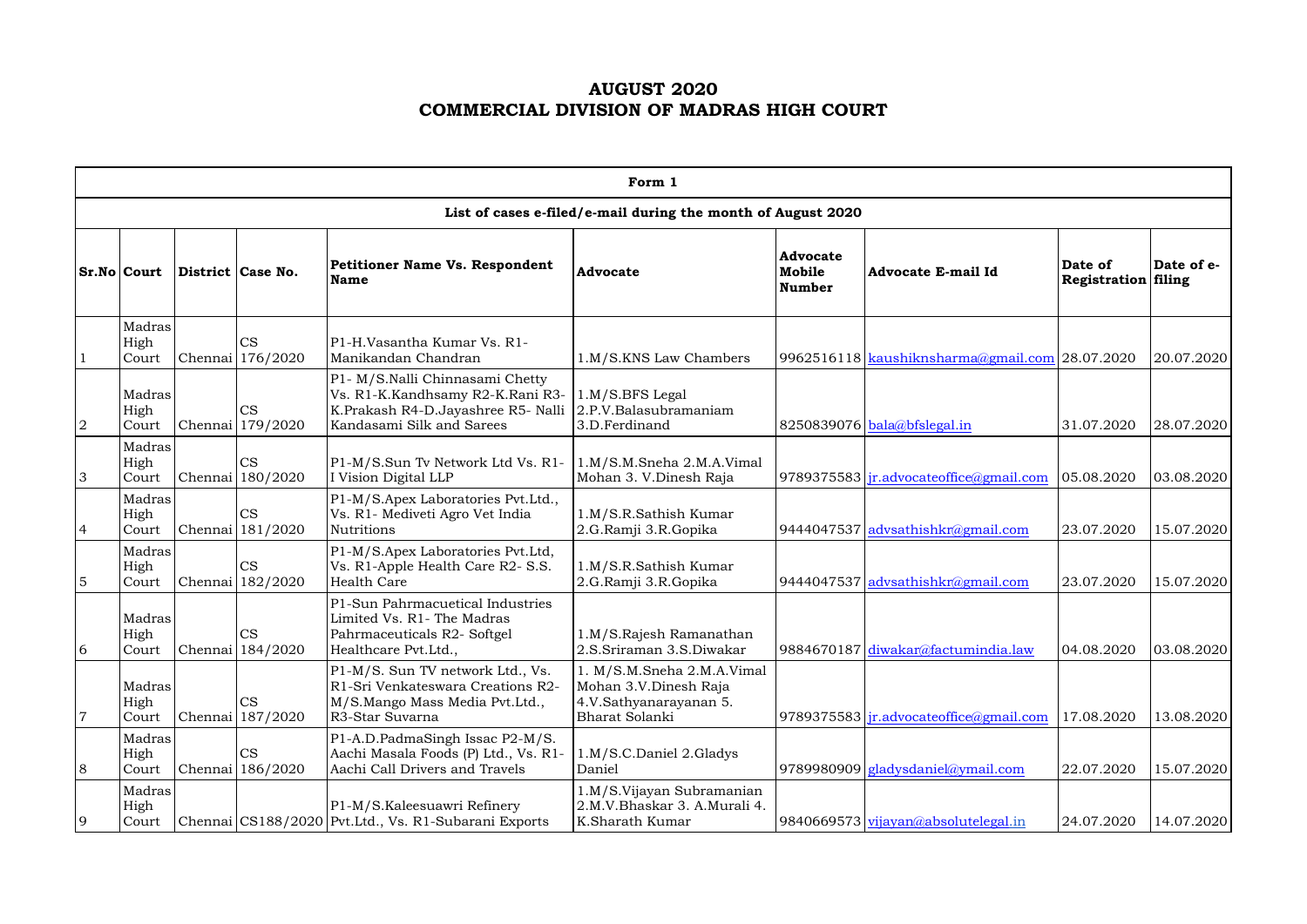|    | Form 1                                                       |         |                               |                                                                                                                                                    |                                                                  |                                            |                                   |                                |            |  |  |  |  |
|----|--------------------------------------------------------------|---------|-------------------------------|----------------------------------------------------------------------------------------------------------------------------------------------------|------------------------------------------------------------------|--------------------------------------------|-----------------------------------|--------------------------------|------------|--|--|--|--|
|    | List of cases e-filed/e-mail during the month of August 2020 |         |                               |                                                                                                                                                    |                                                                  |                                            |                                   |                                |            |  |  |  |  |
|    | <b>Sr.No Court</b>                                           |         | District Case No.             | Petitioner Name Vs. Respondent<br><b>Name</b>                                                                                                      | <b>Advocate</b>                                                  | <b>Advocate</b><br>Mobile<br><b>Number</b> | <b>Advocate E-mail Id</b>         | Date of<br>Registration filing | Date of e- |  |  |  |  |
| 10 | Madras<br>High<br>Court                                      | Chennai | <b>CS</b><br>189/2020         | P1-Ink Pot Films Pvt.Ltd., Vs. R1-<br>Bharath Sanchar Nigam Ltd., and 41<br>Respondents                                                            | 1. M/S.Arun.C.Mohan 2.<br>Vasundhara Arun 3.Brinda<br>Mohan      |                                            | 9884194710 $\alpha$ mamohanlaw.in | 07.08.2020                     | 06.08.2020 |  |  |  |  |
| 11 | Madras<br><b>High</b><br>Court                               | Chennai | <b>CS</b><br>190/2020         | P1-Tirumala Milk Products Pvt.Ltd.,<br>Vs. R1- Swaraj India Industries R2-<br>Fresh N Natural Diary Farms (P)<br>Ltd., R3-Suresh DnyanobaraoKute   | 1.P.V.Balasubramaniam 2.<br>G.Abraham Prabhu 3.Vijay<br>Gurudass |                                            | $8250839076$ bala@bfslegal.in     | 14.08.2020                     | 12.08.2020 |  |  |  |  |
| 12 | Madras<br>High<br>Court                                      |         | <b>CS</b><br>Chennai 193/2020 | P1-P.Changaiah Vs. R1-J.Sahish<br>Kumar R2- Ravi Prasad Films Lab<br>Pvt.Ltd., R3- Jaswant Chand R4-<br>Real Image Media Technologies<br>Pvt.Ltd., | 1.M/S.P.L. Narayanan                                             |                                            | 9940057243 plnbarrister@gmail.com | 24.08.2020                     | 14.08.2020 |  |  |  |  |
| 13 | Madras<br>High<br>Court                                      |         | CS<br>Chennai 194/2020        | P1- Jaswant Chand Bandari Vs. R1-<br>J.Sathsih Kumar R2-Karur Vysya<br>Bank R3-M/S.Ravi Prasad Film Labs<br>Pvt.Ltd.,                              | 1.M/S.Surana and Surana<br>2.G.Kalyan Jhabakh                    |                                            | 9962390000 ssia.lit.ef@gmail.com  | 24.08.2020                     | 19.08.2020 |  |  |  |  |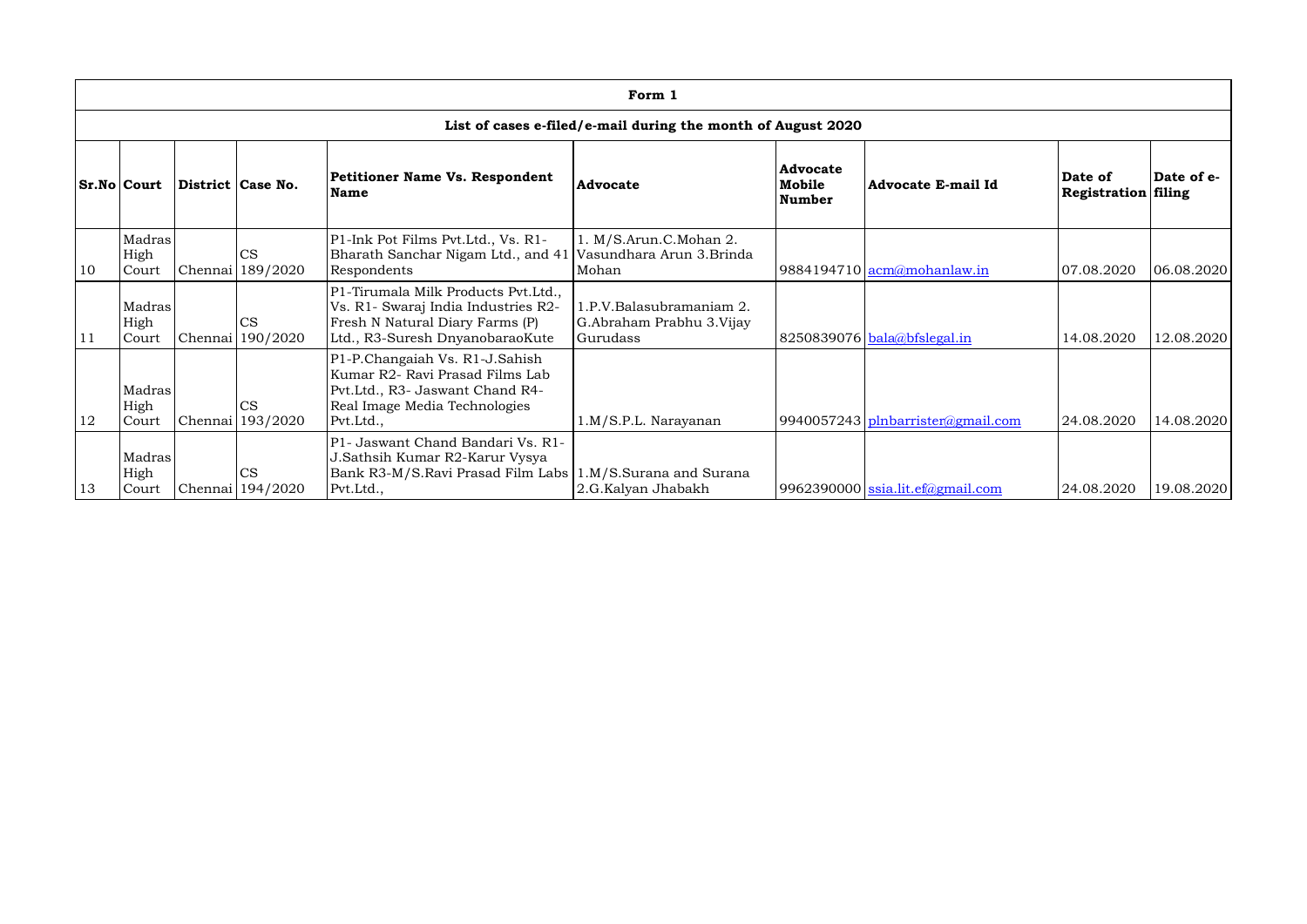|                | Form 2               |  |                     |                                                                                                                                                             |                                                                              |                         |                                               |  |  |  |  |  |  |
|----------------|----------------------|--|---------------------|-------------------------------------------------------------------------------------------------------------------------------------------------------------|------------------------------------------------------------------------------|-------------------------|-----------------------------------------------|--|--|--|--|--|--|
|                |                      |  |                     | List of cases in which e-payment of Court fees was made during the month of August 2020                                                                     |                                                                              |                         |                                               |  |  |  |  |  |  |
|                | <b>Sr.No Court</b>   |  | District   Case No. | <b>Petitioner Name Vs. Respondent Name</b>                                                                                                                  | <b>Advocate</b>                                                              | Date of<br>Registration | Date of e-<br>payment of<br><b>Court Fees</b> |  |  |  |  |  |  |
|                | Madras High<br>Court |  | Chennai CS 176/2020 | P1-H.Vasantha Kumar Vs. R1-Manikandan Chandran                                                                                                              | 1.M/S.KNS Law Chambers                                                       | 28.07.2020              | 20.07.2020                                    |  |  |  |  |  |  |
| $\overline{2}$ | Madras High<br>Court |  | Chennai CS 179/2020 | P1- M/S.Nalli Chinnasami Chetty Vs. R1-<br>K.Kandhasamy R2-K.Rani R3-K.Prakash R4-<br>D.Jayashree R5- Nalli Kandasami Silk and Sarees                       | $1.M/S.BFS$ Legal<br>2.P.V.Balasubramaniam 3.D.Ferdinand<br>31.07.2020       |                         | 28.07.2020                                    |  |  |  |  |  |  |
| 3              | Madras High<br>Court |  | Chennai CS 180/2020 | P1-M/S.Sun Tv Network Ltd Vs. R1- I Vision Digital LLP                                                                                                      | 1.M/S.M.Sneha 2.M.A.Vimal Mohan 3.<br>V.Dinesh Raja                          | 05.08.2020              | 03.08.2020                                    |  |  |  |  |  |  |
| $\overline{4}$ | Madras High<br>Court |  | Chennai CS 181/2020 | P1-M/S.Apex Laboratories Pvt.Ltd., Vs. R1- Mediveti<br>Agro Vet India Nutritions                                                                            | 1.M/S.R.Sathish Kumar 2.G.Ramji<br>3.R.Gopika                                | 23.07.2020              | 15.07.2020                                    |  |  |  |  |  |  |
| $\overline{5}$ | Madras High<br>Court |  | Chennai CS 182/2020 | P1-M/S.Apex Laboratories Pvt.Ltd, Vs. R1-Apple Health<br>Care R2- S.S. Health Care                                                                          | 1.M/S.R.Sathish Kumar 2.G.Ramji<br>3.R.Gopika                                | 23.07.2020              | 15.07.2020                                    |  |  |  |  |  |  |
| 6              | Madras High<br>Court |  | Chennai CS 184/2020 | P1-Sun Pahrmacuetical Industries Limited Vs. R1-The<br>Madras Pahrmaceuticals R2- Softgel Healthcare<br>Pvt.Ltd.,                                           | 1.M/S.Rajesh Ramanathan<br>2.S.Sriraman 3.S.Diwakar                          | 04.08.2020              | 03.08.2020                                    |  |  |  |  |  |  |
| $\overline{7}$ | Madras High<br>Court |  | Chennai CS 187/2020 | P1-M/S. Sun TV network Ltd., Vs. R1-Sri Venkateswara<br>Creations R2- M/S.Mango Mass Media Pvt.Ltd., R3-Star 3.V.Dinesh Raja 4.V.Sathyanarayanan<br>Suvarna | 1. M/S.M.Sneha 2.M.A.Vimal Mohan<br>5. Bharat Solanki                        | 17.08.2020              | 13.08.2020                                    |  |  |  |  |  |  |
| 8              | Madras High<br>Court |  | Chennai CS 186/2020 | P1-A.D.PadmaSingh Issac P2-M/S. Aachi Masala Foods<br>(P) Ltd., Vs. R1-Aachi Call Drivers and Travels                                                       | 1.M/S.C.Daniel 2.Gladys Daniel                                               | 22.07.2020              | 15.07.2020                                    |  |  |  |  |  |  |
| 9              | Madras High<br>Court |  | Chennai CS188/2020  | P1-M/S.Kaleesuawri Refinery Pvt.Ltd., Vs. R1-Subarani<br><b>Exports</b>                                                                                     | 1.M/S.Vijayan Subramanian<br>2.M.V.Bhaskar 3. A.Murali 4. K.Sharath<br>Kumar | 24.07.2020              | 14.07.2020                                    |  |  |  |  |  |  |
| 10             | Madras High<br>Court |  | Chennai CS 189/2020 | P1-Ink Pot Films Pvt.Ltd., Vs. R1- Bharath Sanchar<br>Nigam Ltd., and 41 Respondents                                                                        | 1. M/S.Arun.C.Mohan 2. Vasundhara<br>Arun 3.Brinda Mohan                     | 07.08.2020              | 06.08.2020                                    |  |  |  |  |  |  |
| 11             | Madras High<br>Court |  | Chennai CS 190/2020 | P1-Tirumala Milk Products Pvt.Ltd., Vs. R1- Swaraj<br>India Industries R2-Fresh N Natural Diary Farms (P)<br>Ltd., R3-Suresh Dnyanobarao Kute               | 1.P.V.Balasubramaniam 2. G.Abraham<br>Prabhu 3. Vijay Gurudass               | 14.08.2020              | 12.08.2020                                    |  |  |  |  |  |  |
| 12             | Madras High<br>Court |  | Chennai CS 193/2020 | P1-P.Changaiah Vs. R1-J.Sahish Kumar R2- Ravi<br>Prasad Films Lab Pvt.Ltd., R3- Jaswant Chand R4-Real<br>Image Media Technologies Pvt.Ltd.,                 | 1.M/S.P.L. Narayanan                                                         | 24.08.2020              | 14.08.2020                                    |  |  |  |  |  |  |
| 13             | Madras High<br>Court |  | Chennai CS 194/2020 | P1- Jaswant Chand Bandari Vs. R1-J. Sathsih Kumar<br>R2-Karur Vysya Bank R3-M/S.Ravi Prasad Film Labs<br>Pvt.Ltd.,                                          | 1.M/S.Surana and Surana 2.G.Kalyan<br>Jhabakh                                | 24.08.2020              | 19.08.2020                                    |  |  |  |  |  |  |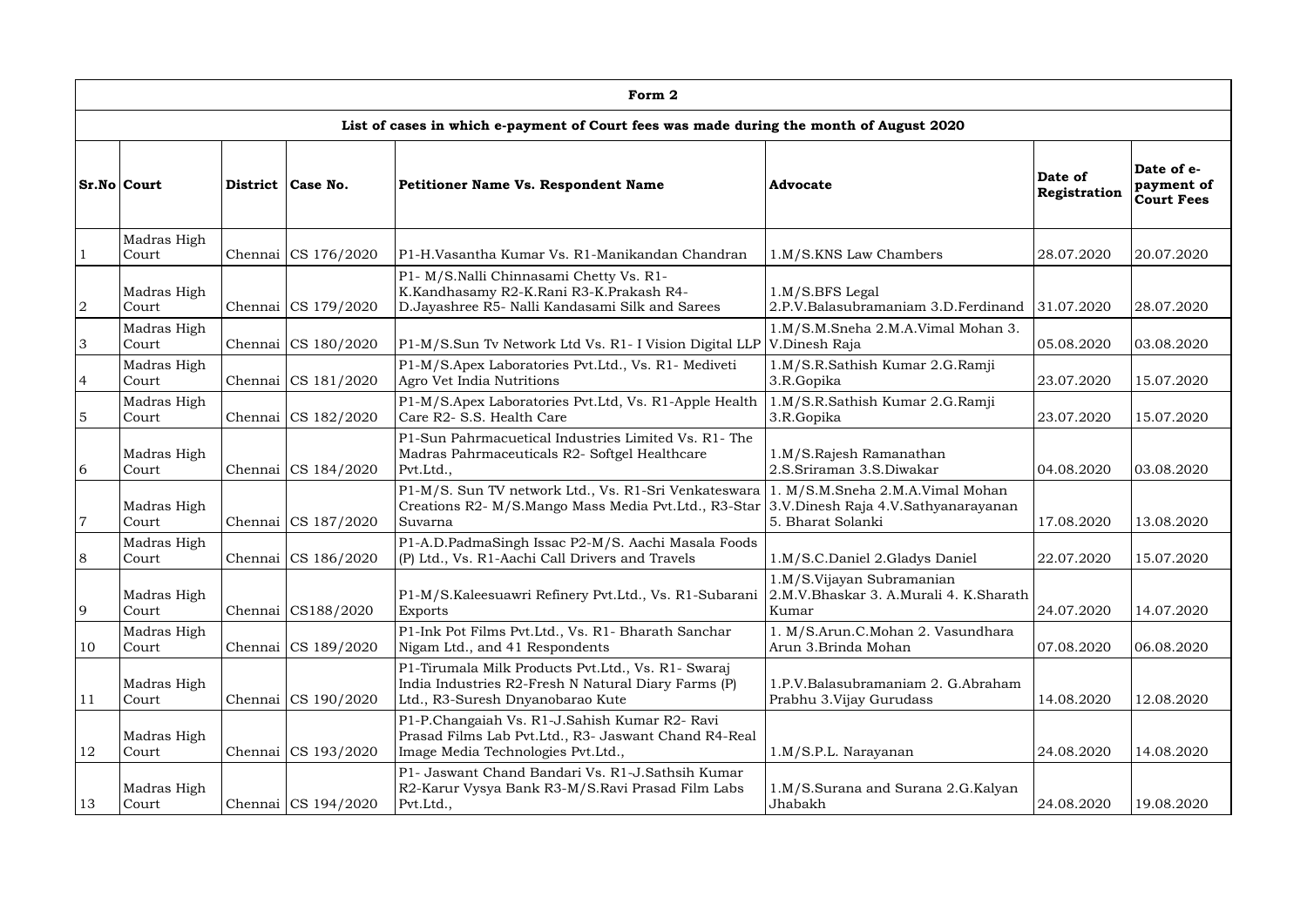|              | Form 3                                                                                               |                        |            |                                            |          |                      |         |  |  |  |  |  |
|--------------|------------------------------------------------------------------------------------------------------|------------------------|------------|--------------------------------------------|----------|----------------------|---------|--|--|--|--|--|
|              | List of cases in which Electronic Service of Process has taken place during the month of August 2020 |                        |            |                                            |          |                      |         |  |  |  |  |  |
| <b>Sr.No</b> | <b>Court</b>                                                                                         | Case No.<br>  District |            | <b>Petitioner Name Vs. Respondent Name</b> | Advocate | Date of Registration | Date of |  |  |  |  |  |
|              | Madras High Court                                                                                    | Chennai                | <b>NIL</b> | NIL                                        | NIL      | <b>NIL</b>           | NIL     |  |  |  |  |  |

**Sr.No Court District Case No. Petitioner Name Vs. Respondent Name Advocate Date of Registration Date of Electronic Service of Process**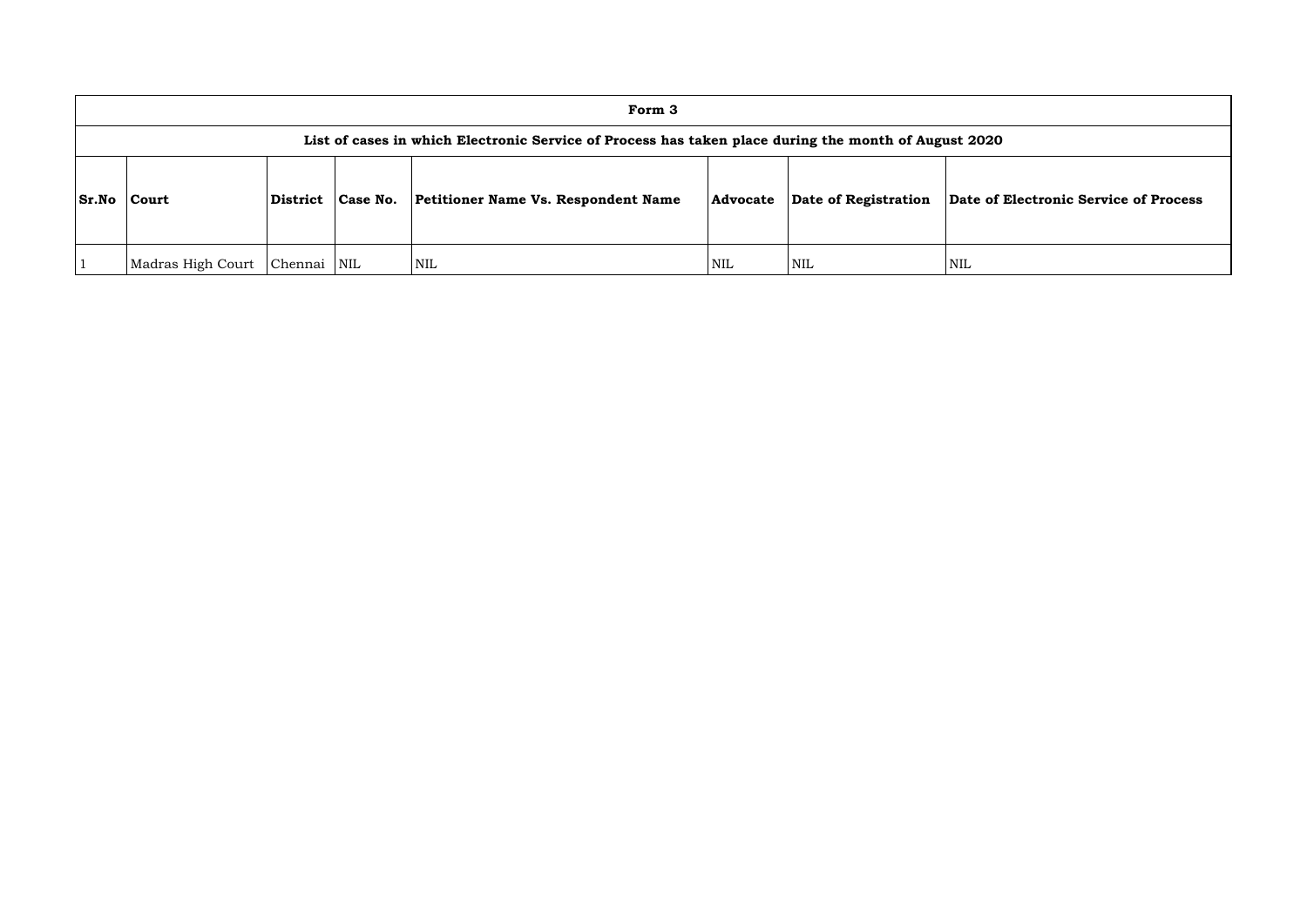|       | Form 4                                                                        |                 |                   |           |                  |                                              |  |  |  |  |  |
|-------|-------------------------------------------------------------------------------|-----------------|-------------------|-----------|------------------|----------------------------------------------|--|--|--|--|--|
|       | List of total no. of cases randomly allocated during the month of August 2020 |                 |                   |           |                  |                                              |  |  |  |  |  |
| Sr.No | Court                                                                         | <b>District</b> | <b>Court Name</b> | Court No. | <b>Case Type</b> | Case Count (No. of cases randomly allocated) |  |  |  |  |  |
|       | Madras High Court                                                             | Chennai         | Commercial        |           | Civil Suit       | 374                                          |  |  |  |  |  |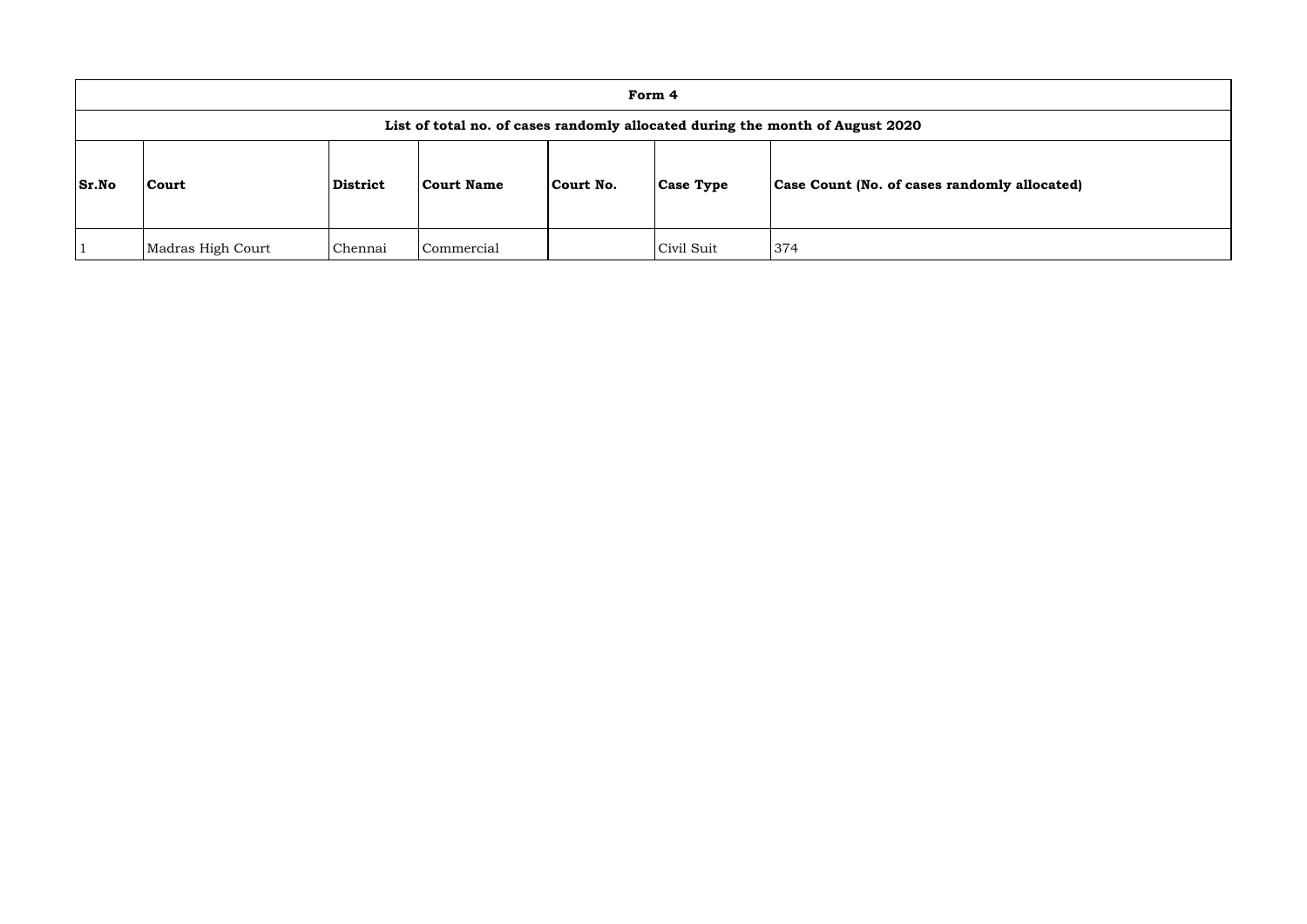|                | Form 5                                                                                  |         |                                       |                                                                                                                                                    |                                                                                                                         |                         |                                                     |  |  |  |  |  |  |
|----------------|-----------------------------------------------------------------------------------------|---------|---------------------------------------|----------------------------------------------------------------------------------------------------------------------------------------------------|-------------------------------------------------------------------------------------------------------------------------|-------------------------|-----------------------------------------------------|--|--|--|--|--|--|
|                | List of cases in which Case Management Hearing was held during the month of August 2020 |         |                                       |                                                                                                                                                    |                                                                                                                         |                         |                                                     |  |  |  |  |  |  |
|                | Sr.No Court                                                                             |         | District   Case No.                   | <b>Petitioner Name Vs. Respondent Name</b>                                                                                                         | <b>Advocate</b>                                                                                                         | Date of<br>Registration | Date of Case<br><b>Management</b><br><b>Hearing</b> |  |  |  |  |  |  |
|                | Madras<br>High<br>Court                                                                 | Chennai | <b>CS</b><br>$148/2015$ Co.           | P1- M/S.Gupta Hair Products (P) P2-M/S.Quindao<br>Jifa Imp & Exp Vs. R1-M/S.United India Insurance                                                 | 1.M/S.S.Vasudevan 2. K.Krishnaswamy 3.Abdul<br>Quddhose                                                                 | 26.02.2015              | 04.08.2020                                          |  |  |  |  |  |  |
| $\overline{2}$ | Madras<br>High<br>Court                                                                 | Chennai | <b>CS</b>                             | P1- M/S.Gupta Enterprises P2-M/S.Quindao Jifa<br>150/2015 Imp & Exp Vs. R1-M/S. United India Insurance Co.                                         | 1.M/S.S.Vasudevan 2. K.Krishnaswamy VS.<br>1.M/S.Nageswaran and Amp Narichania                                          | 26.02.2015              | 04.08.2020                                          |  |  |  |  |  |  |
| 3              | Madras<br>High<br>Court                                                                 |         | <b>CS</b><br>Chennai 921/2017 Chennai | P1- M/S.Novex Communications Vs. R1- GRT<br>Hotels and Resorts Pvt.Ltd., R2-Hotel GRT Grand                                                        | 1.M/S.BFS Legal 2.P.V.Balasubramaniam<br>3.D.Ferdinand Vs. 1.M/S.K.Senthil Kumar<br>2.L.Muniswamy 3.A.Manikandan        | 28.11.2017              | 13.08.2020                                          |  |  |  |  |  |  |
| 4              | Madras<br>High<br>Court                                                                 |         | <b>CS</b>                             | P1- Techbio Solutions Rep By its Director<br>Mr.Vishnu Vs. R1-Raja Mehra R2- Vijay Mehra R3-<br>Chennai 786/2018 Agmera Pvt. Ltd., R4- Agma Ltd.,  | 1.M/S.Nithyaesh Natraj Vs. 1.M/S.R.Parthsarathy<br>2. Rahul Balaji 3. Madhan Babu                                       | 22.11.2018              | 17.08.2020                                          |  |  |  |  |  |  |
| 5              | Madras<br>High<br>Court                                                                 |         | <b>CS</b>                             | P1-A.R.Safiullah Vs. R1- Sri Ayyappan Fine Arts<br>R2- Sri Mahasakthi Plastics R3-Saro Marketing R4-<br>Chennai 451/2013 Om Murugan Screen         | 1.M/s.A.A.Mohan 2.Brinda Mohan 3.S.Suba Shiny VS.<br>1.M/S.Ram & Rajan Asso. 2.T.K.Ram Kumar<br>3.R.S.Varadarajan       | 08.07.2013              | 18.08.2020                                          |  |  |  |  |  |  |
| 6              | Madras<br>High<br>Court                                                                 |         | CS                                    | P1- Syed Labs Ltd., Vs. R1- Mr. Alla Venkata Reddy<br>Chennai 571/2013 R2-Lee Pharma Ltd.,                                                         | 1. Brinda Mohan 2. S. Suba Shiny 3. S. Diwakar Vs.<br>1.M/S.Yogesh Kannadasan 2.N.Siva Bharathi<br>3.B.Karthik          | 27.08.2013              | 18.08.2020                                          |  |  |  |  |  |  |
| $\overline{7}$ | Madras<br>High<br>Court                                                                 |         | CS                                    | P1-M/S.R.K.M. Power Gen Private Vs. R1-Jai Balaji Chambers HCT Vs. 1.M/S. K.V.Shnamuganathan<br>Chennai 366/2016 Industries Ltd.,                  | 1. M/S. S.Ramachandran 2.T.Sudhanraj 3.7 Law<br>2.V.Vaijayanthimala 3. R.M.D.Nazarullah                                 | 29.06.2016              | 24.08.2020                                          |  |  |  |  |  |  |
| 8              | Madras<br>High<br>Court                                                                 |         | CS                                    | P1- M/S. Green Media Designs Vs. R1-M/S. Vijaya<br>Bhargavi R2- M/S.Real Image Media R3-<br>Chennai 518/2016 M/S. Gemini Colour Laboratory         | 1.M/S. Chennai Law Asso. 2.M.L.Joseph 3.<br>K.Subashini Suresh Vs. 1.M/S.AAV Partners                                   | 04.08.2016              | 26.08.2020                                          |  |  |  |  |  |  |
| 9              | Madras<br>High<br>Court                                                                 |         | CS                                    | P1- M/S. Thiruvannamalai Pothys Vs. R1-The<br>United India Insurance R2- United India Insurance<br>Chennai 444/2017 Company R3- The Bank of Baroda | 1.M/S. S.Santhanaraman 2.M.R.Siva Kumar Vs.<br>1.M/S.Nageswaran & Narichania 2.V.Sundararaman<br>3.M/S.P.V Ramachandran |                         | 31.08.2020                                          |  |  |  |  |  |  |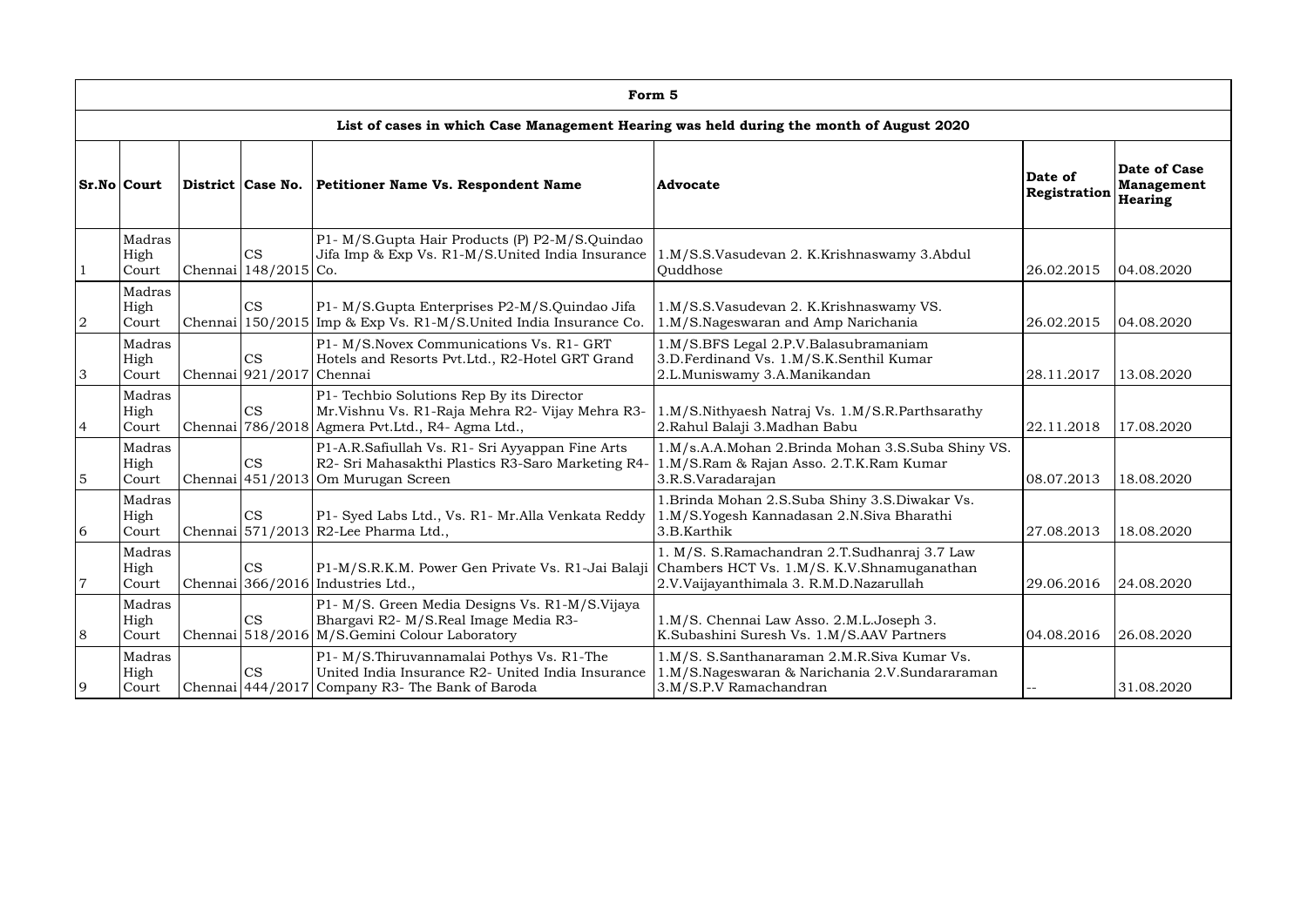|                | Form 6                  |                    |                   |                                                                                                                     |                                                                                                                           |                             |                                                                                                                                      |                     |  |                                                                                |                                       |                                                                                       |                       |
|----------------|-------------------------|--------------------|-------------------|---------------------------------------------------------------------------------------------------------------------|---------------------------------------------------------------------------------------------------------------------------|-----------------------------|--------------------------------------------------------------------------------------------------------------------------------------|---------------------|--|--------------------------------------------------------------------------------|---------------------------------------|---------------------------------------------------------------------------------------|-----------------------|
|                |                         |                    |                   |                                                                                                                     | Contested commercial cases disposed during the month of August 2020                                                       |                             |                                                                                                                                      |                     |  |                                                                                |                                       |                                                                                       |                       |
|                | <b>Sr.No Court</b>      |                    | District Case No. | Petitioner Name Vs.<br><b>Respondent Name</b>                                                                       | <b>Advocate</b>                                                                                                           | Date of<br>Registratio<br>n | Whether<br>Urgent<br><b>Relief was</b><br>sought and<br>Pre-<br>Institution<br><b>Mediation</b><br>did not<br>take place<br>(Yes/No) | Date of<br>Decision |  | <b>Nature of</b><br>Days for Disposal<br>disposal $ $ (Contested/S)<br>ettled) | Date of<br>executio<br>n of<br>decree | Number<br>of days<br>for<br>executio<br>n of<br>decree<br>from date<br>of<br>decision | Act<br><b>Section</b> |
|                | Madras<br>High<br>Court | Chenna $ CS $      |                   | P1- Pushkara<br>Mallikarjunaiah Vs.<br>R1- Bharath Sanchar<br>Nigam Ltd and 41<br>$725/2019$ Respondents            | 1.M/S.Arun<br>C.Mohan<br>2.Vasundhara<br>Arun 3.Brinda<br>Mohan Vs.<br>1.M/S.A.M.Venkat<br>a Krishnan<br>2.R.Nithyanandan | --                          |                                                                                                                                      | 06.08.2020          |  | Withdrawn<br>Dismissed                                                         |                                       |                                                                                       |                       |
| 2              | Madras<br>High<br>Court | Chenna $ CS $      |                   | P1-Viacom 18 Media<br>Pvt.Ltd Vs. R1-<br><b>Bharath Sanchar</b><br>Nigam Ltd. And 41<br>$727/2019$ Respondents      | 1.M/S.Arun<br>C.Mohan<br>2.Vasundhara<br>Arun 3.Brinda<br>Mohan Vs.<br>1.M/S.Shivakumar<br>and Suresh                     |                             |                                                                                                                                      | 06.08.2020          |  | Withdrawn<br>$\operatorname{Dism}$ issed                                       |                                       |                                                                                       |                       |
| 3              | Madras<br>High<br>Court | Chenna $\text{CS}$ | 28/2019           | P1-Hatsun Agro<br>Product Ltd., Vs. R1-<br>British Biologicals-<br>The Protein People                               | 1.M/S.Surana &<br>Surana 2.G.Kalyan<br>Jhabakh Vs.<br>1.M/S.R.<br>Karthikeyan<br>$2.R.Bharanidharan$ $08.01.2019$         |                             |                                                                                                                                      | 13.08.2020          |  | Withdrawn<br>Dismissed                                                         |                                       |                                                                                       |                       |
| $\overline{4}$ | Madras<br>High<br>Court | Chenna CS          |                   | P1-Exxon Mobil<br>Corporation Vs. R1-<br><b>Exxon Biosciences</b><br>Pvt.Ltd., R2- Cood<br>455/2019 Domain Registry | 1.M/S<br>R.Palaniandavan<br>2.G.Raj Kumar<br>3.S.Manisha Bohra<br>Vs.<br>1.M/S.R.Sathish<br>Kumar 2.Babu<br>Rangasamy     | 29.07.2019                  |                                                                                                                                      | 14.08.2020          |  | Decreed                                                                        |                                       |                                                                                       |                       |
| $\overline{5}$ | Madras<br>High<br>Court | Chenna CS          |                   | P1-EROS<br>International Media<br>$22/2018$ Ltd., Vs. R1-Bharath Mohan 3.                                           | 1.M/S.Arun C.<br>Mohan 2.Brinda                                                                                           | 10.01.2018                  |                                                                                                                                      | 17.08.2020          |  | Withdrawn<br>Dismissed                                                         |                                       |                                                                                       |                       |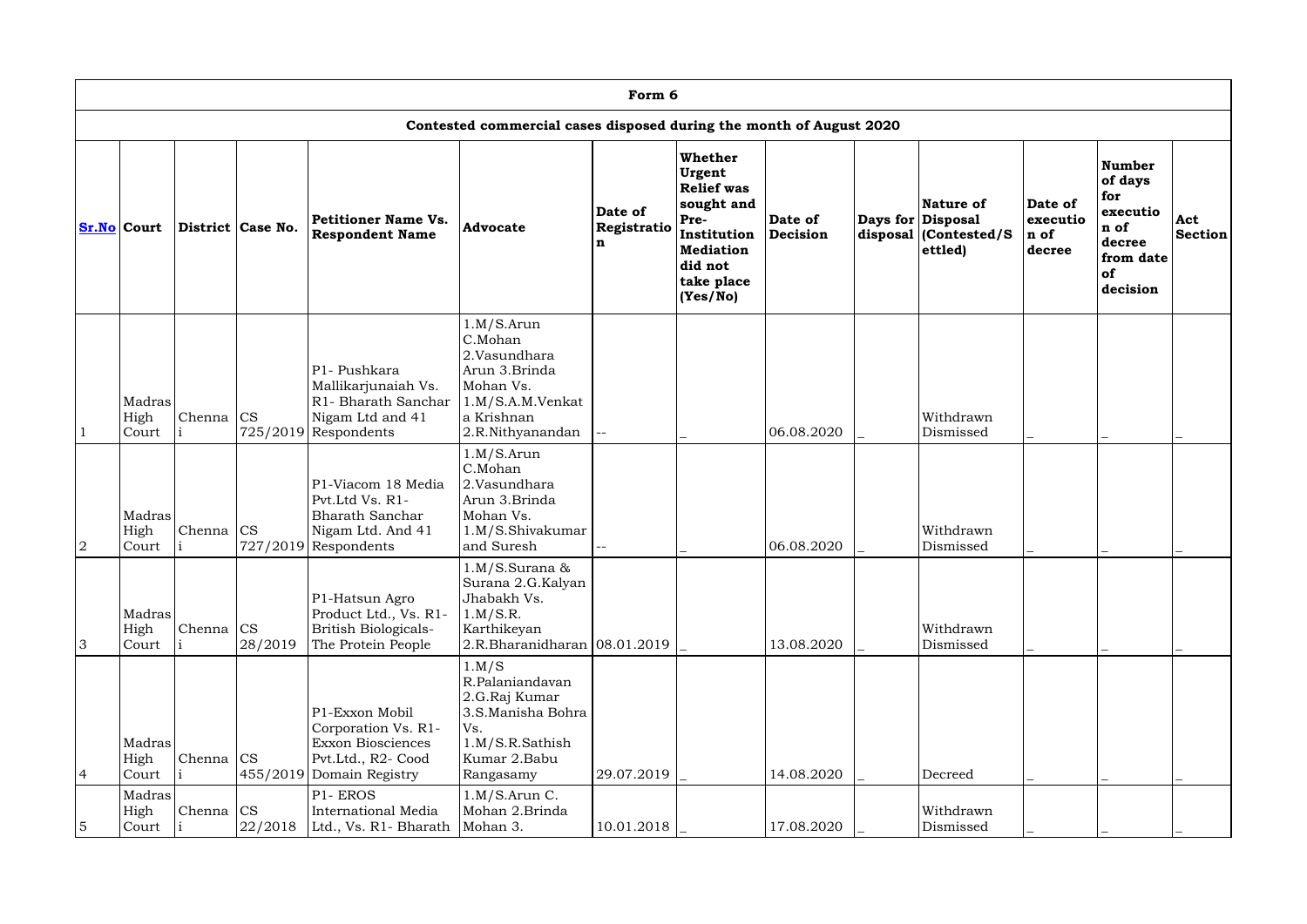|                | Form 6                                                              |                    |                   |                                                                                                                                                         |                                                                                                                                         |                             |                                                                                                                                      |                     |  |                                                                     |                                       |                                                                                              |                       |
|----------------|---------------------------------------------------------------------|--------------------|-------------------|---------------------------------------------------------------------------------------------------------------------------------------------------------|-----------------------------------------------------------------------------------------------------------------------------------------|-----------------------------|--------------------------------------------------------------------------------------------------------------------------------------|---------------------|--|---------------------------------------------------------------------|---------------------------------------|----------------------------------------------------------------------------------------------|-----------------------|
|                | Contested commercial cases disposed during the month of August 2020 |                    |                   |                                                                                                                                                         |                                                                                                                                         |                             |                                                                                                                                      |                     |  |                                                                     |                                       |                                                                                              |                       |
|                | <b>Sr.No Court</b>                                                  |                    | District Case No. | <b>Petitioner Name Vs.</b><br><b>Respondent Name</b>                                                                                                    | <b>Advocate</b>                                                                                                                         | Date of<br>Registratio<br>n | Whether<br>Urgent<br><b>Relief was</b><br>sought and<br>Pre-<br>Institution<br><b>Mediation</b><br>did not<br>take place<br>(Yes/No) | Date of<br>Decision |  | Nature of<br>Days for Disposal<br>disposal (Contested/S)<br>ettled) | Date of<br>executio<br>n of<br>decree | Number<br>of days<br>for<br>executio<br>n of<br>decree<br>from date<br><b>of</b><br>decision | Act<br><b>Section</b> |
|                |                                                                     |                    |                   | Sanchar Nigam Ltd.,<br>and 41 Respondents                                                                                                               | R.Prashanthi Vs.<br>1.M/S.K.<br>Venkatesan<br>2.K.Prahalad Bhat<br>3.V.Vedachalam                                                       |                             |                                                                                                                                      |                     |  |                                                                     |                                       |                                                                                              |                       |
| 6              | Madras<br>High<br>Court                                             | Chenna $\text{CS}$ | 167/2020          | P1- A.D.Padma Singh<br>Isaac P2- Aachi<br>Masala Foods (P) Ltd., 1. M/S.C.Daniel 2.<br>P3-M/S.Heavenly<br>Foods $(P)$ Ltd., Vs. R1-<br>Namma Aachi Mess | Gladys Daniel Vs.<br>1.M/S.MCGAN<br>Law Firm                                                                                            | 23.07.2020                  |                                                                                                                                      | 18.08.2020          |  | Decree in<br>Terms of MOC                                           |                                       |                                                                                              |                       |
| $\overline{7}$ | Madras<br>High<br>Court                                             | Chenna $\text{CS}$ |                   | P1-Kemin Industries<br>South Asia Pvt.Ltd,<br>Vs. R1-Pioneer Feeds<br>and Poultry R2-Sri<br>355/2011 V.Leela Krishnan                                   | 1.Mr.R.Anish<br>Kumar 2.Abraham<br>Markos Vs.<br>1. Pionyeer Feeds<br>and Poultr<br>Products Pvt.Ltd.,<br>2.V.Leela Krishnan 28.04.2011 |                             |                                                                                                                                      | 31.08.2020          |  | Decreed with<br>Cost                                                |                                       |                                                                                              |                       |